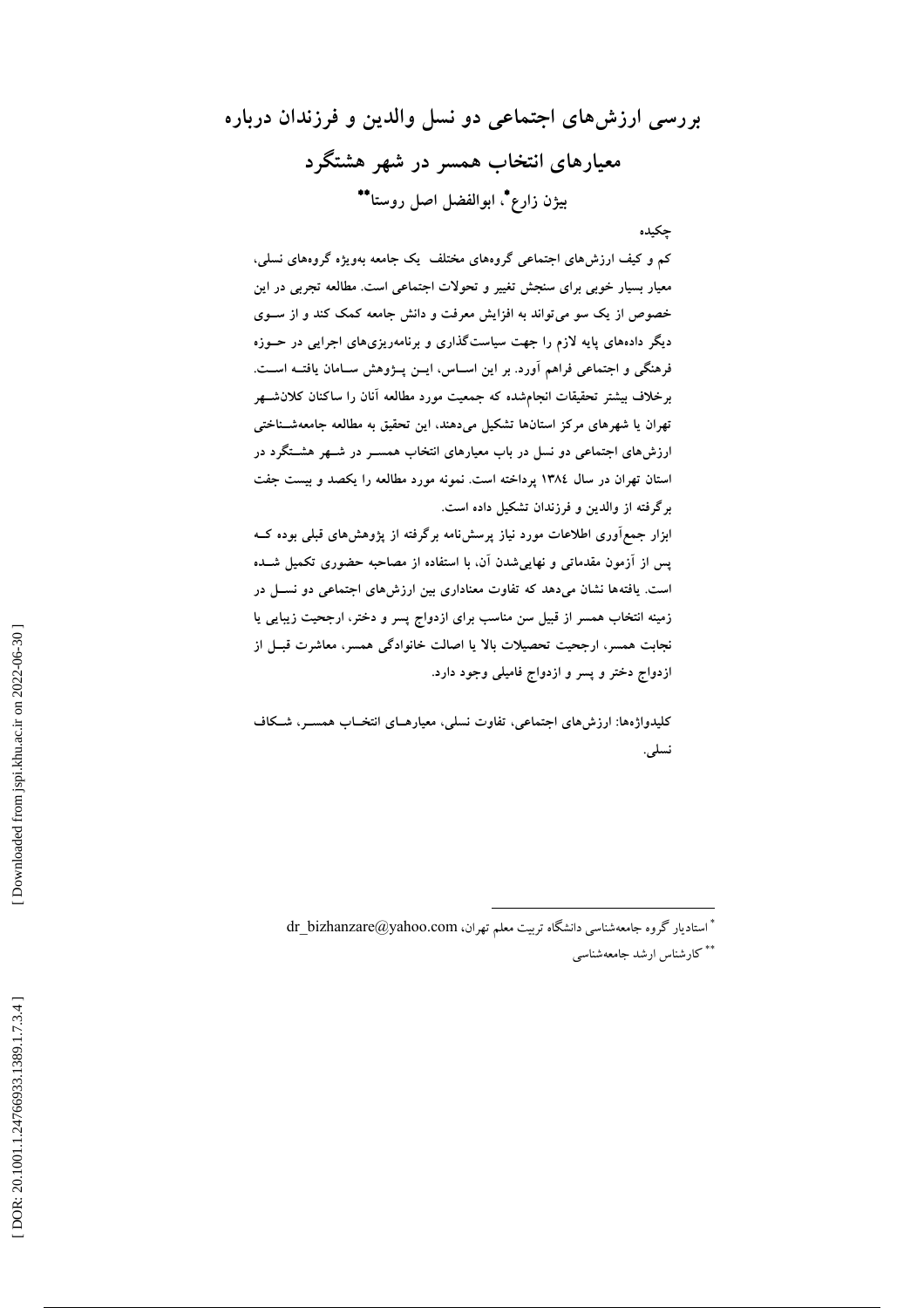کم و کیف گرایشها و باورهای نسل جوان جامعه ایرانی و نسبت آن بـا گـرایشهـا و باورهای نسل های پیشین به یکی از پرسش های محوری جامعه ایرانی تبدیل شده است. بایستی به این نکته اذعان داشت و نمی تـوان در بـاب آن تردیـد روا داشـت کـه برخـی باورها و الگوهای رفتاری نسل جوان با نسل پیشین متفاوت است. این تفاوتها و سـویه و معنای آن گرچه در ابتدای امر به واسطه دلالت آن در عرصه سیاسی مطمح نظر قـرار گرفته، ليكن علت آن را بايد در ابعاد عميقتر اجتماعي و فرهنگي جامعه جستجو كرد.

به عبارت دیگر، می توان پرسش از کم و کیف باورها و گرایشهای نسل جـوان را یک پوسش عمومی در زمینه الگوی کنترل اجتماعی محسوب کرد. آیا نظام ارزشبی و هنجاری جامعه ایرانی در شرایط فعلی در بازتولید هنجارهای تداوم بخشنده به نهادهـای خرد و كلان اجتماعي با موفقيت و كارآمدي قابل قبولي عمل مي كند؟ در اين زمينه بـا كدام اختلالهاي بنيادين مواجهيم و چشم|نداز تحولات آينده چگونه است؟

البته پاسخگویی به این پرسش مسبوق به تعیین حـد و انتظـاری اسـت کـه از نسـبت میان نسل ها با یکدیگر داریم و این که کارکرد بهسامان و مقبـول یـک نظـام ارزشـی و هنجاري را چگونه درک مي کنيم. تصور نظم اجتمـاعي کـاملاً همگـن و وحـدت يافتـه تحت یک نظم هنجاری خدشهنایذیر را باید یک آرمانشهر دانست کـه سـابقه آن بـه جامعه آرمانی افلاطون برمی گردد و کمتر در ادبیات جامعهشناسی ریشه دارد.

در سنت تفکر دورکیمی ارزش،ها و هنجارها هستی و موجودیتی فرافـردی دارنــد و گسست در آنها در ساختار روانشناختی فردی و ساختار ارزشی و هنجاری و رفتـاری فرد نیز پیامدهایی به همراه خواهد داشت. اما در الگوهای فایده گرایانه از نظم اجتمـاعی يـذيرش ارزش هـا و هنجارهـا بـا انتخـاب عقلانـي و محاسـبه هزينـه ـ فايـده از سـوى کنش گران اجتماعی صورت می گیرد.

در ایران پس از انقلاب همراه با افزایش شدید نرخ رشـد جمعیـت، نسـبت جمعیـت جوان به کل جمعیت کشور افزایش یافت. بر اساس آمار ارائهشده از سوی سازمان ملل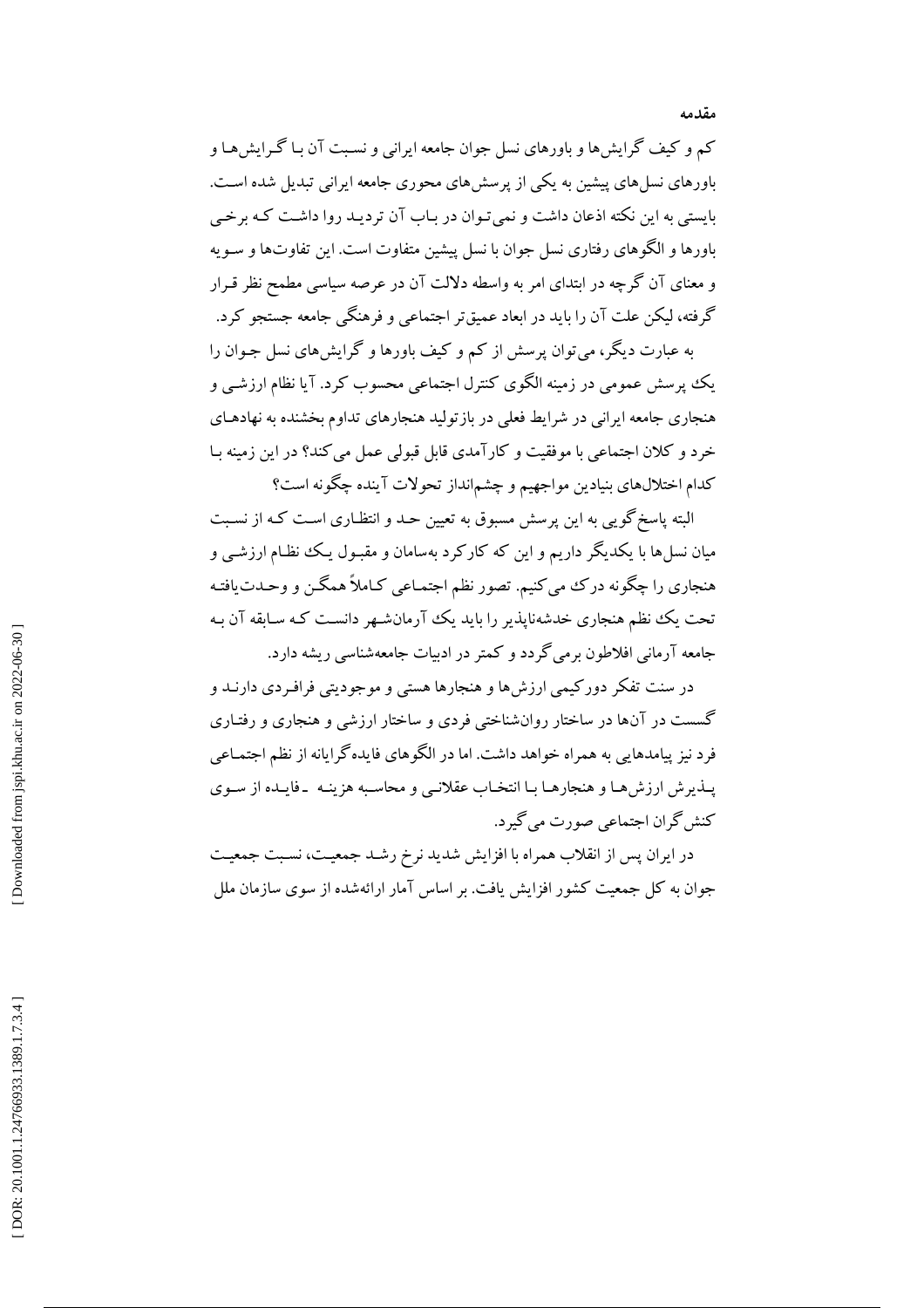متحد در سال ۲۰۰۳ میلادی، ایران دارای دومین جمعیت جوان پس از عربستان سعودي در جهـان اسـت (زارع، ١٣٨٤: ٢٢٩). در نتيجـه جامعـه بـا خيـل عظـيم جوانـان روبەرو شدە است.

بر همین اساس صاحب ظران عموماً از آثار و پیامدهای دورههای سنّی غافل نیسـتند و معتقدند نسل جوان در هر جامعه با توجه به مقتضیات سنّی خود، دارای طبعی نوخـواه و خواهان استقلال شخصی است و در مرحلهای از رشد تکوینی خویش به سر مے برد که در برابر منابع سنّتی نظام باورها و رفتارهای اجتماعی، نقش معترض را ایفا مبی کنـد. شايد بر همين اساس باشد كه جوانان در تمامي جوامع معمولاً به نظم اجتمـاعي موجـود کمتر متعهدند و بیشتر مستعد ایجاد تغییر و دگرگونی در ایـن نظـام هسـتند. در مقابـل، نسل بزرگءسال محافظه کارتر و حافظ نظم اجتماعی است و بـا منـابع سـنتی ارزشهـا و هنجارهاي اجتماعي پيوند محكمتري دارد (لاور، ١٣٧٣: ١٨٩).

اهمیت مطالعه در باب ارزشهای اجتماعی بهطور عام و خـانواده بـهطـور خـاص از دیدگاه نسلی (فرزندان و والدین) از این جهت است که این نوع مطالعات از یک سو، به افزایش معرفت و دانش جامعهشناختی در ایران کمک مبی کنـد و از دیگـر سـو، بـه متولّیان و دستانـدرکاران سیاسـتگـذاری و برنامـهریـزی اجرایـی بـهویـژه در حـوزه فرهنگ یاری میرساند تا هزینههای تغییـرات اجتمـاعی را بـه حـداقل ممکــن برسـانند. بهعلاوه، برخلاف تحقیقات انجامشده قبلی که در قالب طرحهای ملی و استانی در ایـن زمینه در تهران و شهرهای بزرگ وو مراکز استانها به اجرا در آمده است، ایـن تحقیـق، در شهر هشتگرد از شهرهای استان تهران به انجـام رسـیده اسـت. بـا مقایسـه نتـایج ایـن تحقیق با تحقیقات انجامشده قبلی میتوان چگونگی تغییر ارزش های دو نسل را در باب ارزش های مرتبط با معیارهای انتخاب همسر در شهرهای کوچک تر نشان داد. امـا بایــد به این نکته اشاره کرد که مطالعـه در بـاب تغییـرات ارزشـی جوانـان و بـهویـژه تفـاوت ارزشی دو نسل جوانان و والدین در ایران، بدون توجه به دو عامل افزایش جمعیت و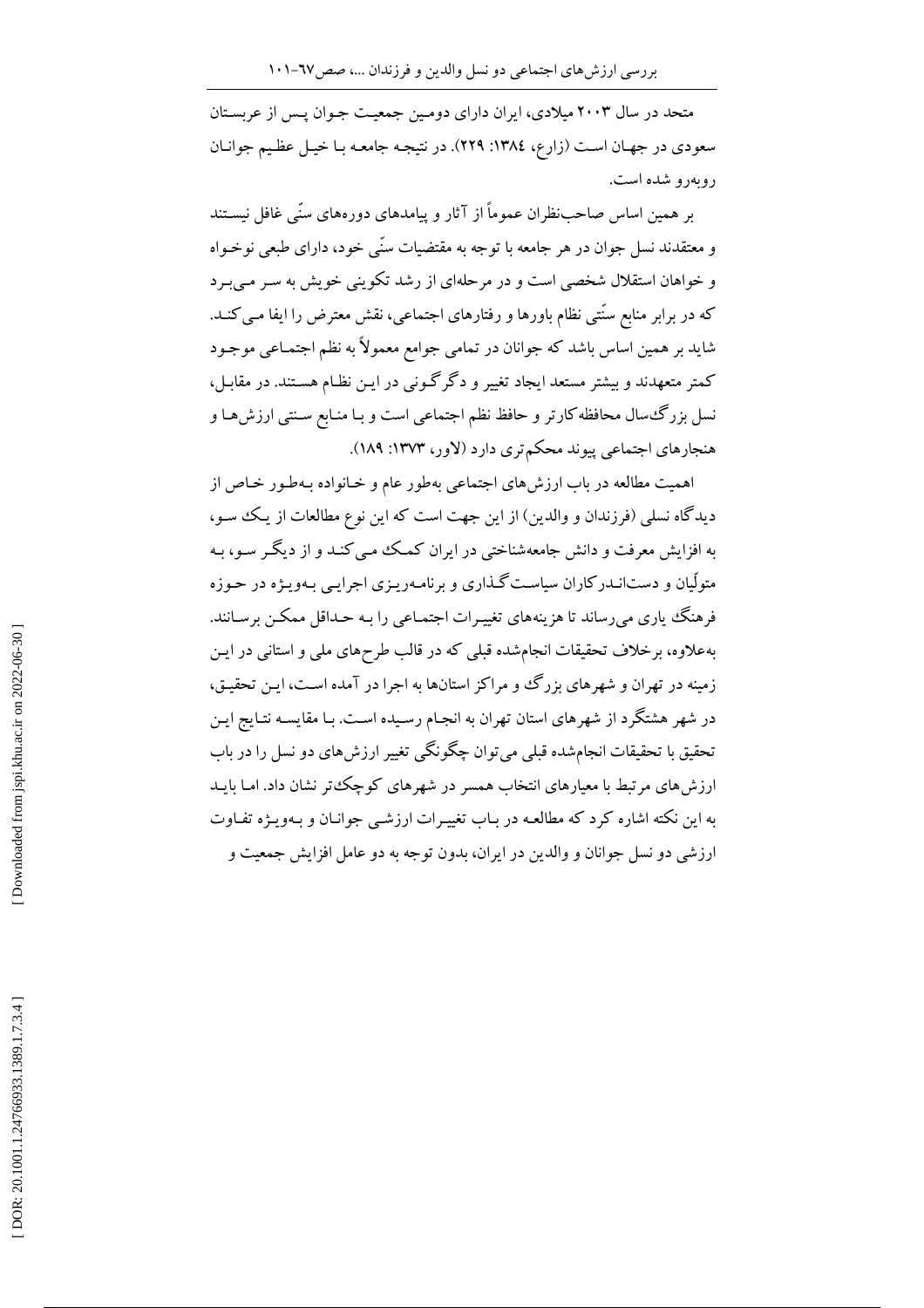قابلیتهای جوانان در تأثیرپذیری ارزشی ناقص خواهد بود. بـر ایـن اسـاس تحقیـق حاضر سعی خواهد کرد پاسخ مناسبی برای سؤالات زیر ارائه کند: ارزشهای اجتماعی دو نسل (فرزنـدان \_والـدین) در بـاب انتخـاب همسـر در چـه زمینههایی با یکدیگر تفاوت دارد؟ در مجموع، سیمای کلی ارزش های اجتماعی دو نسل (فرزنـدان ـ والـدین) در بـاب انتخاب همسر، چه وضعتی را نشان می دهد؟ براساس دستهبندی ارزش هیای دو نسل (فرزنیدان به والیدین) به میادی / فرامیادی هرکدام به چه گروهی از ارزش ها در زمینه انتخاب همسر گرایش دارند؟

## ييشينة تجربي

مطالعات گستردهای در زمینه ارزش هـای اجتمـاعی و تحـولات آن در جهـان غـرب از حدود سال@ای ۱۹۷۰ به بعد آغاز شده و تا ۱۹۸۲ به اوج خود رسیده و تاکنون نیز ادامه یافته است. از جمله مهم ترین این مطالعات، کتاب ارزشمند *تحـول فرهنگـی در جوامـع* پی*شرفته صنعتی ب*ه قلـم اینگلهـارت اسـتاد علـوم سیاسـی دانشـگاه میشـیگان اسـت. وی کوشیده است با استفاده از مطالعات متعـدد انجـامیافتـه در کشـورهای اروپـایی و آمریکایی در طی سال۵ای یاد شده، تحول ارزش۱ا را در جوامع صنعتی مورد بررسی قرار دهد. او به این نتیجه میرسد که در این جوامع خواستههـای انسـانهـا در زنـدگی دستخوش تحول گردیده است و گرایش به ارزش های مادی در نسل گذشـته بـه علـت ارضای این نیازها (غذا، پوشاک، مسکن و…) در نسل جدید جای خود را به گرایش به ارزش های فرامادی داده است. به گفته اینگلهارت «چنین به نظر می آید کـه ارزش هـای مادی/ فرامادی بخشی از نشانگان گسترده گرایش هایی است که انگیزش نسبت به کار، فعالیت سیاسی، محیط زیست، انرژی هستهای، نقش دیـن در زنـدگانی مـردم، احتمـال ازدواج و تشكيل خـانواده، داشـتن بچـه، نقـش زنـان، طـلاق و سـقط جنـين را در بـر می گیرد. همه این ها کاملاً مربوط می شوند به این که شخص ارزش های مادی یا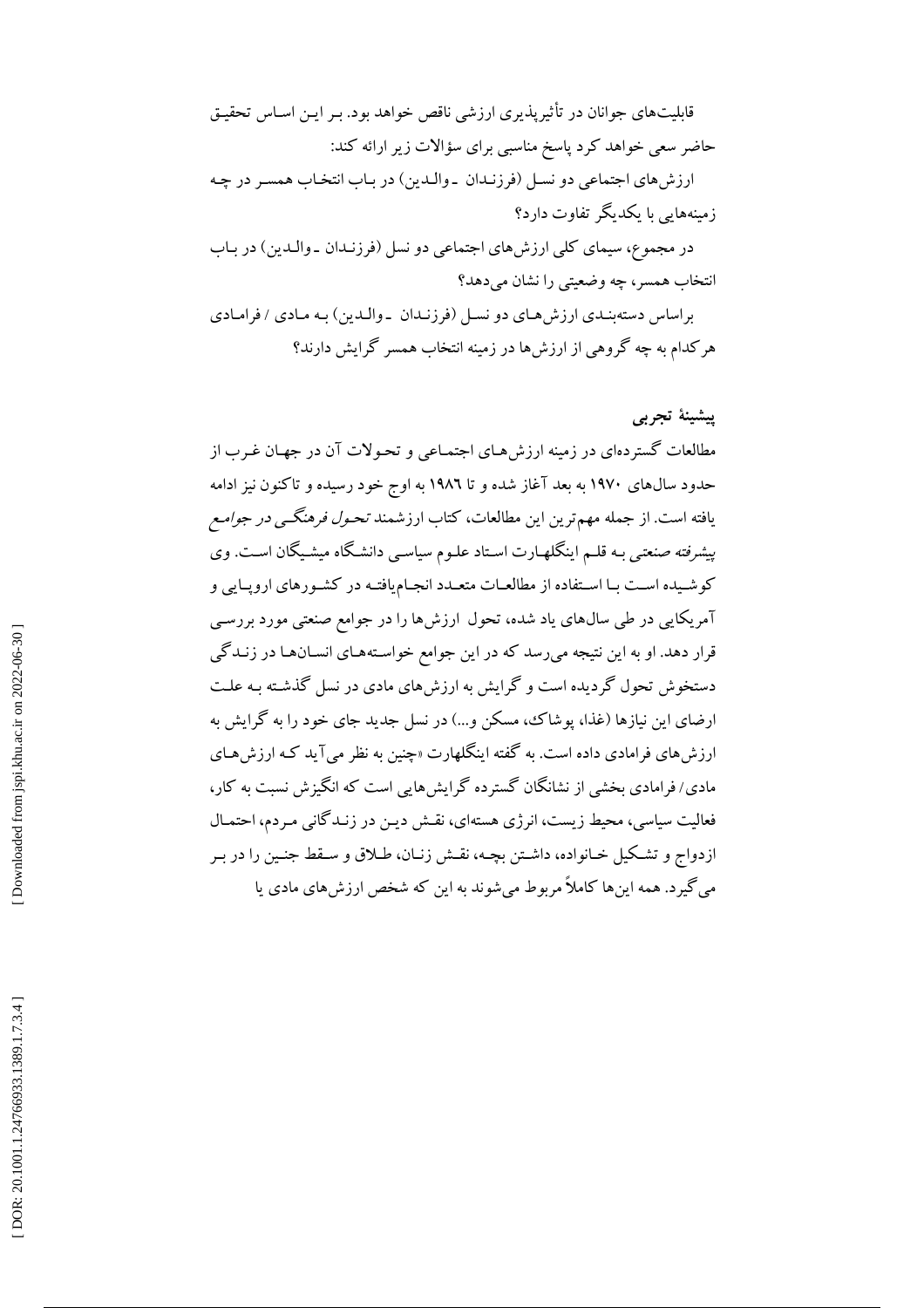فرامادی داشته باشد و این که نگرش گروههای سنی جوان تر با نگرش هـای گـروههـای سنبي بـزرگءتـر تفـاوت دارد» (اينگلهـارت ١٣٧٣: ٤٧٩؛ همـو، ١٣٨٢: ١٢٨- ١٠٩). در مجموع، وی به این جمع بندی ًمی رسد که تفاوت ارزش های نسـلی بیشـتر تحـت تـأثیر محیط اقتصادی ـ اجتماعی است که نگرش فرد در طول سال۵حای پـیش از بلـوغ در آن شکل می گیرد و با تغییر شرایط محیط اقتصادی ـ اجتمـاعی اولویـتهـای ارزشـی نسـل جوان که دوره پیش از بلوغ را پشت سر گذارده، متفاوت با نگـرش هـای نسـل پـیش از خو د خواهد بو د.

علاوه بر دیدگاه کلان که ناظر به بررسی موضوع شکاف یا پیوستگی نسلبی است، دیدگاه خُرد بر روابط بین نسلی در سطح خـانوادههـا متمرکـز اسـت. در ایــن دیــدگاه، آنچه اهمیت دارد پیوستگی و انسجام بین شخصی است و زمان به لحاظ وقایع مربـوط به رشد فرد و چرخه زندگی مورد توجه قرار میگیرد. در واقع چگونگی جامعهپــذیری فرد برای ورود به دوره بلوغ و انتقال ارزشها، گرایشها و رفتارها حـایز اهمیـت اسـت (فیدر، ۱۹۷۵). در این باره مطالعات متعددی صورت گرفته است (روکیچ، ۱۹۷۳: ۳۸-۲۲۲؛ هوف و بندر به نقل از خلیفـه، ۱۳۷۸: ٦– ۱٤٥؛ شـوارتز و گیبســون، ۱۹۹۸؛ مــور،  $(1999)$ 

برخی از تحقیقات داخلی نیز به اختلافات بسیار جزئی در ترجیحات ارزشی دو نسل جوان و بزرگ سال نظر دارند. به عنوان مثال، جلیلی (۱۳۷۷) با تحلیـل ثانویـه بخشـی از دادههای اولیه فرهنگی، به این نتیجه رسیده است کـه چیـزی بـه نـام شـکاف فرهنگـی وجود ندارد و در بررسی تفاوتهای ارزشی نیز تنها تغییرات ناچیزی به چشم میخورد که با روندی ثابت و یکسان هر دو نسل جوان (٢٤– ١٥ ساله) و سالخورده (٦٥ سـال بـه بالا) را تحتالشَّعاع قرار میدهد که این میزان نیز قابل اعتنـا نیسـت. وی، در نهایـت بـه این نتیجه مه رسد کـه فاصـله نسـلی بـر اسـاس ارزش هـای اجتمـاعی در سـال ١٣٧٤، (پژوهش محسنی)، در مقایسه با سال ۱۳۵۲ (پژوهش اسـدي و محسـنی) حتـی كـاهش ییدا کرده است (جلیلی، ۱۳۷۷: ٦٣).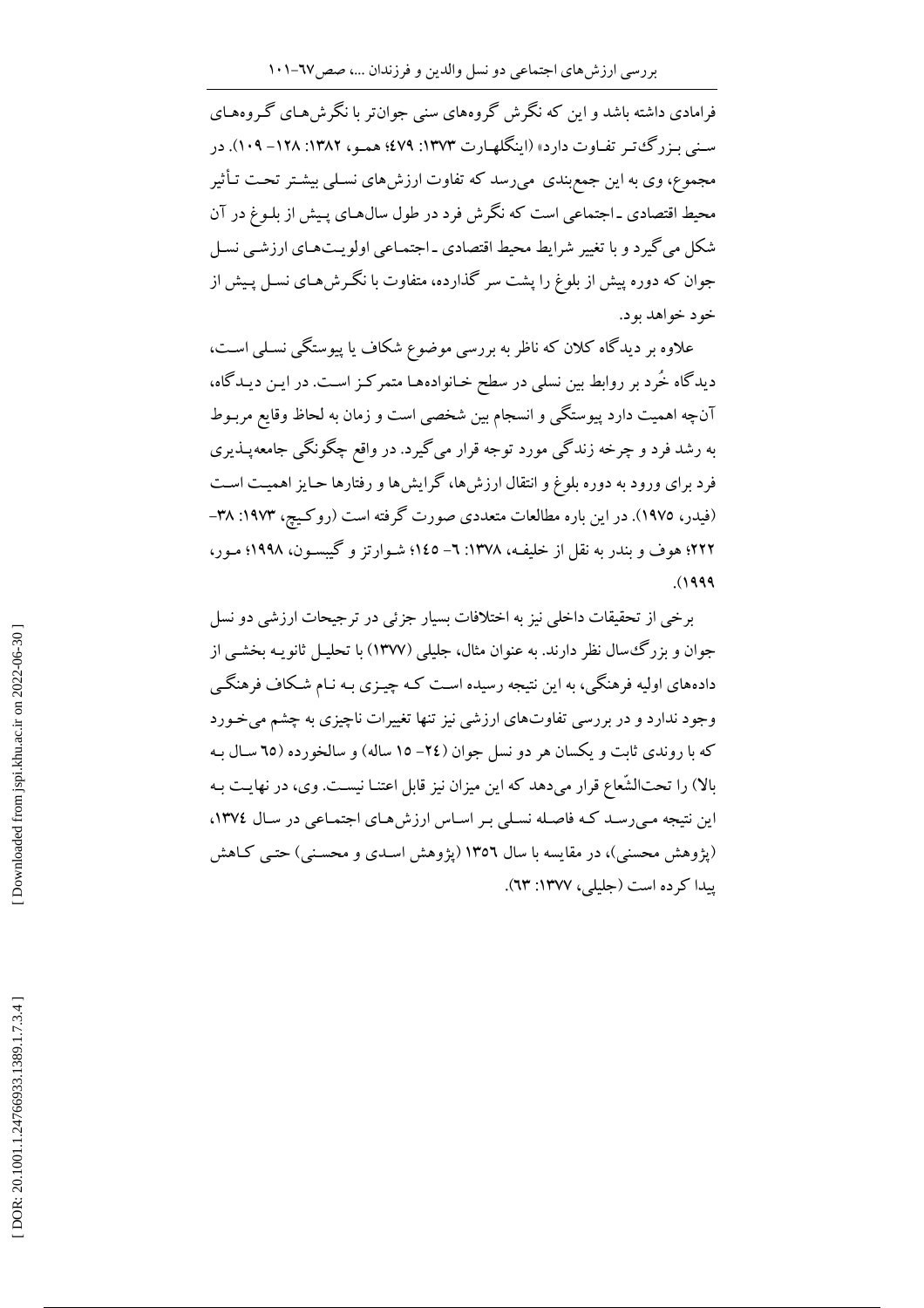جليلوند نيز در تحقيق خود در باب ارزش هاي اجتماعي دو نسل مادران و دختران به این نتیجه رسیده که تفاوت معناداری از این حیث بین دو نسل وجـود نـدارد (جلیلونـد، ١٣٧٦). در اين باب، تحقيقـات ديگـري انجـام گرفتـه كـه هـم بـر شـباهت ارزش.هـاي اجتماعي بين دو نسل و هم بر تفاوت و نه تضاد و شكاف تأكيد دارند (تـوكلي، ١٣٧٨؛ تــوکلی، ۱۳۸۰؛ عظیمــی هاشــمی، ۱۳۷۷؛ غلامرضــا کاشــی و گــودرزی، ۱۳۸٤؛ کاظمی یو د ۱۳۸۷؛ غلامرضا کاشی، بی تا؛ محسنی، ۱۳۷۹).

داریاپور نیز در تحقیق خود تحت عنوان «بررسهی رابطه اولویتهای ارزشبی شهروندان تهراني با جنسيت» به ايـن نتيجـه رسـيده اسـت كـه از ميـان ده نـوع ارزشـي، تفاوت زنان و مردان در نوعهای ارزشی جهانگرایبی (انسـاندوسـتی)، برانگیختگـی و لذت گرایی معنادار است: ضمن آن که، زنان در مقایسه با مردان، اولویت بالاتری به ای ارزش هايي نظير عدالت، صداقت، سلامت، استقلال، مـذهب و جهـان زيبـا قايـلانـد و تفاوت آنها با مردان در این موارد معنادار است (داریایور، ۱۳۸۱).

ملکـي نيـز در پـژوهش «بررسـي رابطـه پايگـاه اجتمـاعي ــاقتصـادي خـانواده بـا گرایش های ارزشی نوجوانان» به این نتیجه رسـیده اسـت کـه بـین پایگـاه اجتمـاعی ــ اقتصادی خانواده با ارزش های زیباشناختی و ارزش هـای اقتصـادی رابطـه مسـتقیم و بـا ارزش هـاي مـذهبي رابطـه معكـوس وجـود دارد. در حـالي كـه اولويـتهـاي ارزشـي نوجوانان بیشتر مادی است، اما در این مورد تفـاوت معنـیداری بـین نوجوانـان طبقـات مختلف وجود ندارد (ملکی، ١٣٧٥). سرانجام، بایـد بـه ایـن نکتـه نیـز اشـاره کـرد کـه تحقیقات معدودی به اختلافات ارزشی و شکاف نسـلی بـین فرزنـدان و والـدین اشـاره دارند (تيموري، ١٣٧٧؛ عباسي، ١٣٨٠).

در یک جمع بندی کلی از مطالعات تجربی خـارجی و داخلـی مـی تـوان گفـت کـه غالب این تحقیقات بر تفاوت بین نسلم در زمینه ارزش ها و نگرش های اجتماعی تأکیـد کردهاند و کمتر بر تضاد و شکاف بین نسلی در این باب اشاره دارند. بدین ترتیب کـه میان گروههای سنی شباهتها و تفاوتهایی مشاهده مـیشـود. یعنـی مـیتـوان تحلیـل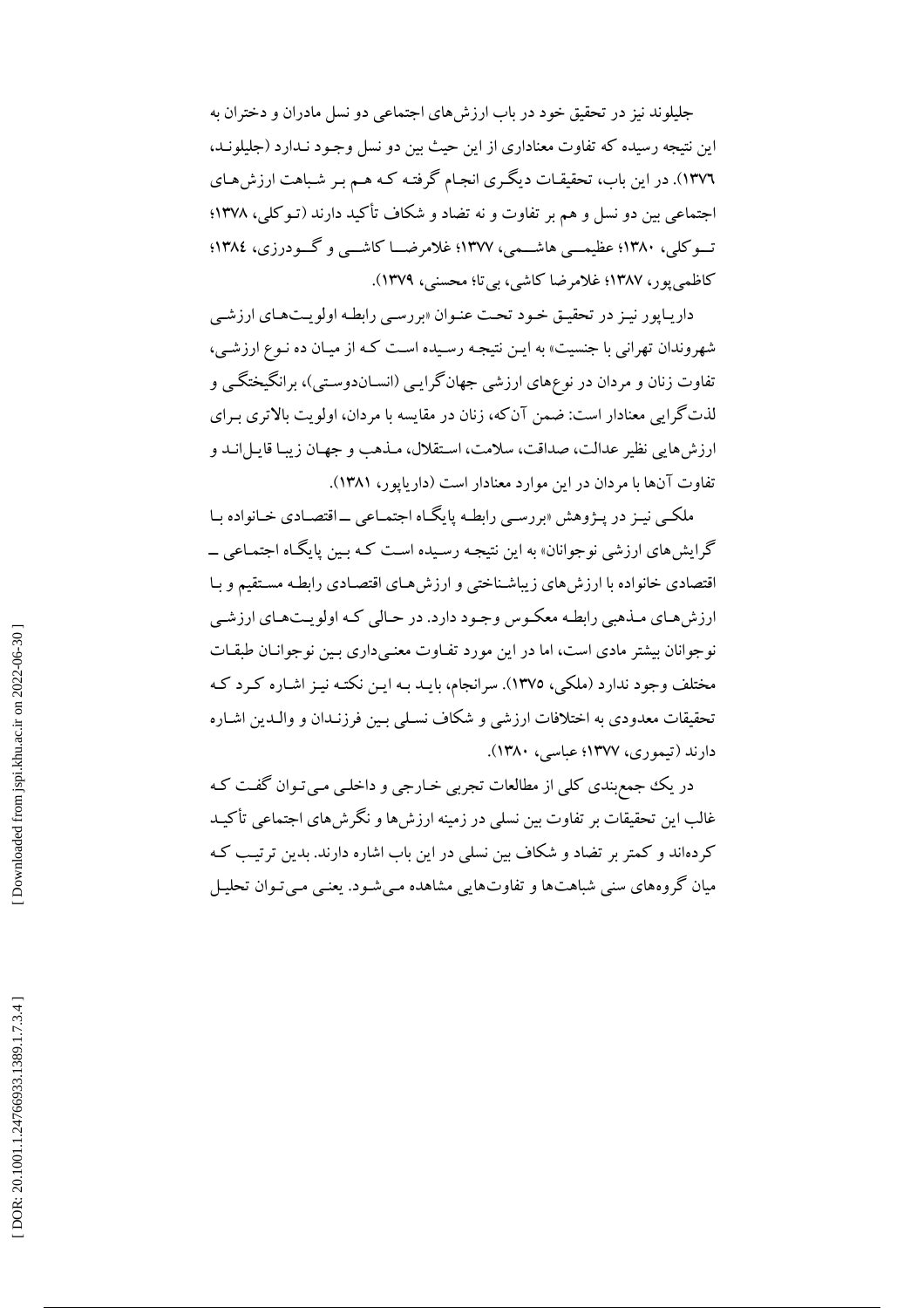یافتهها را یکبار بر مبنای شباهتها و دیگر بار بر مبنای تفاوتهـا سـامان داد (غلامرضـا کاشی، بی تا: ٣٤).

مرور نتایج حاصل از مطالعات متعددی که درباره شکاف یا پیوستگی نسلی صورت گرفته است، نشـان مـى دهـد كـه تـوافقى ميـان دانشـمندان و يـژوهش گـران در مـورد پیوستگی یا گسستگی ارزش های اجتماعی در میان نسل ها وجود نـدارد. ضـمن آن کـه این تحقیقات از مقیاس های مختلفی برای سنجش تر جیحیات ارزشبی دو نسیل استفاده كردهاند كه امكان مقايسه نتايج اين تحقيقات را دشوار مي سازد. در عين حال، مي تـوان شقوق مختلف ذیل را تشخیص داد:

● وجود فاصله بسیار وسیع بین نسلها در جامعه مدرن ممکن است به تحول انقلابی منجر شود.

● شکاف نسلها که بیش از حد بر آن تأکید شده است، وهم و خیالی بیش نیست و آن چه واقعیت دارد این است که پیوستگی زیادی بین نسلها به چشم می خورد.

• در ابعاد مهم زندگی (مانند ارزش های اجتماعی) پیوستگی میـان نسـل هـا وجـود دارد، اما در ابعادی از زندگی که اهمیت کمتری دارند (مانند عقاید سیاسی یا تمـایلات جنسی) ناپیوستگی و اختلاف مشاهده می شود (فیدر، ۱۹۷۵).

## چهارچوب نظری و مفهومی

محققان در زمینه تغییرات اجتمـاعی سـه فرآینـد را مهـم دانسـتهانـد. اساسـی تـرین ایـن فرآيندها توسعه اقتصادي ـ اجتماعي است (لوييس، ١٩٥٥؛ بل، ١٩٧٣؛ چيـروت، ١٩٨٦؛ پرکین، ۱۹۹۲؛ استس، ۱۹۹۸؛ هوفس، ۱۹۹۹). همه این آثار در این نکتـه متفـق|نـد کـه توسعه اجتماعی \_اقتصادی مجموعه به هم پیوستهای از تغییرات از جملـه رشـد تولیـد، بهبود سطح بهداشت و امیـد بـه زنـدگی، رفـاه مـادي بیشـتر، ارتباطـات گسـتردهتـر و پیچیدگی اجتماعی بیشتر است (اینگلهارت و همکاران، ۱۳۸۲).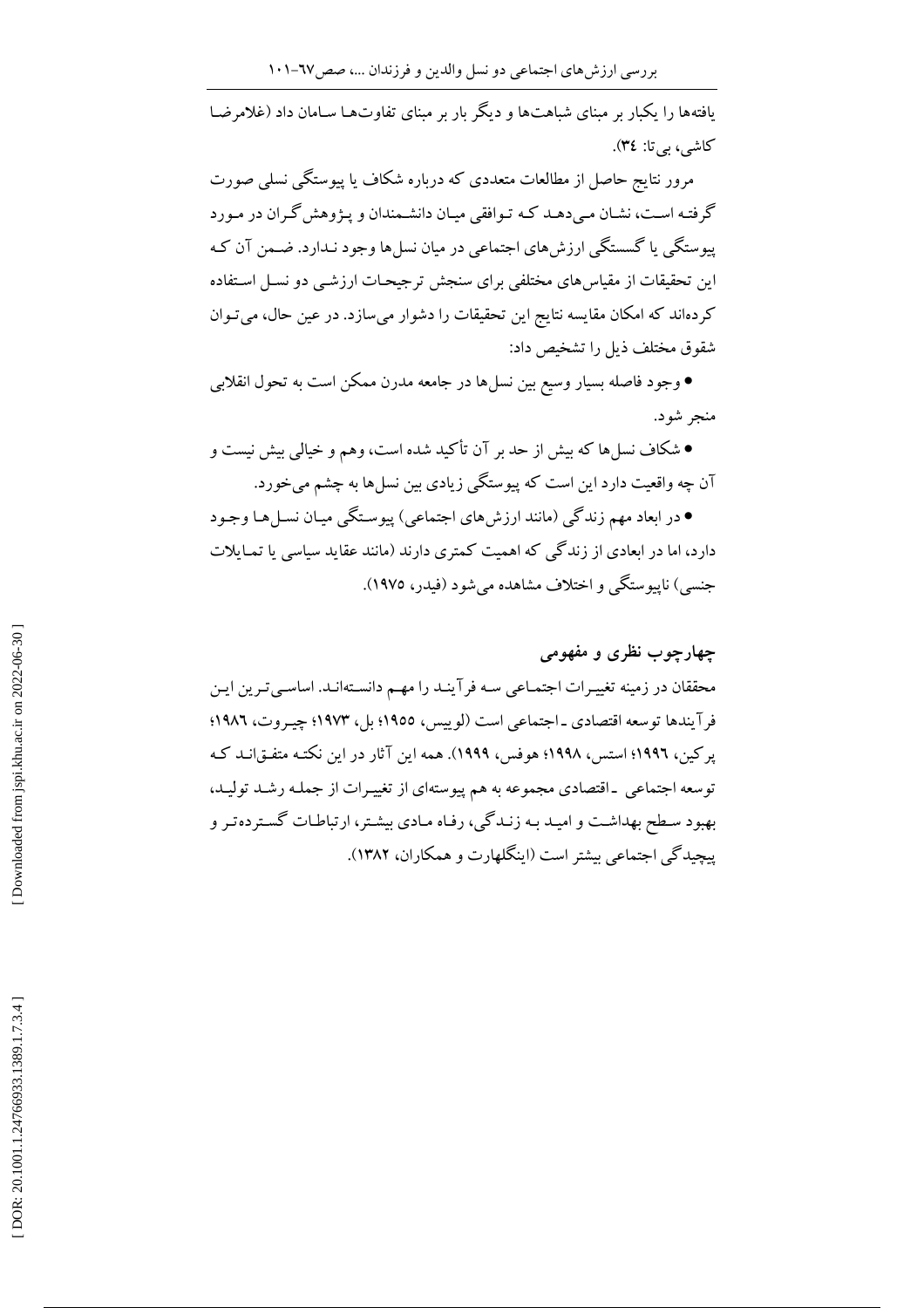فرآیند دوم، یعنی تغییرات ارزشی، با توسعه اجتماعی ـ اقتصادی در ارتبـاط اسـت، امید به زندگی را افزایش میدهد و سطح امنیت زیستی را بالاتر میبرد. علاوه بر ایـن، بازارهای در حال گسترش و تحرک اجتماعی، تعامل انسانها و شبکههای هم طراز غیـر اقتدارگرایانه` را در میان جوامع افزایش میدهد که موجب جایگزینی روابط مبتنــی بـر مذاکره و چانهزنی به جای روابط مبتنی بـر اقتـدار شـده و انسـانهـا را از قيـود خشـک سلسلهمراتبی که آزادی عمل <sup>۲</sup> نشر را از او می ستانند، می رهانـد (ویـر، ۱۹۵٤؛ اکسـتاین، ١٩٨٨؛ كلمن، ١٩٨٨). هنگامي كه چنين اتفاقي بيفتد، جهت گيـري ارزشـي افـراد تغييـر می کند.

سومین فرآیند عمده به نهادهای سیاسی جامعه مربوط می شود. بارزترین پیشرفت در این زمینه عبارت بوده است از افزایش چشم گیـر اعمـال دمو کراتیـک جوامـع. اگرچـه، برخی از نویسندگان نیز وجـود فرآینـد توسـعه اجتمـاعی ــ اقتصـادی، تغییـر ارزشــی و دمو کر اتیک شدن را مورد تردید قرار دادهانـد (ر.ک رانـدال و تئوبالـد، ۱۹۹۸) امـا در یک نکته تردیدی نیست و آن این است کـه توسعه اجتمـاعی ــ اقتصـادی، تغییرات فرهنگی و دموکراتیک شدن در جامعه همواره به صورت همبسته و همراه یکدیگر رخ مے دهند (ولز و همکاران، ۱۳۸۲).

به نظر روکیچ ارزش، عقیده یا باور نسبتاً پایداری است که فرد با تکیه بـر آن، یـک شیوه رفتاری خاص یا یک حالت غایی را که شخصی یا اجتماعی است بـه یـک شـیوه رفتاری خاص یا یک حالت غایی که در نقطه مقابل حالت برگزیـده قـرار دارد تـرجیح میدهد (روکیچ، ۱۹۶۸). چلبی نیز در خصوص ارزش ها می گوید: ارزش ها را می تـوان مجموعهای از پنداشتهای اساسی نسبت به آنچه پسندیده است دانست که تجلبی گـاه عمیق ترین احساسات مشتر ک نسبت بـه جهـان در جامعـه هسـتند (چلبـی، ١٣٧٥: ٦٠). متفکر دیگری، ارزش را این گونه تعریف می کند: «ارزش عبارت است از اعتقیاد کلبی درباره رفتارهاي مطلوب و نامطلوب، اهداف يا حالتهاي غايبي. ارزشها استانداردها يا

<sup>1</sup>. Horizontal Network

 $2.$  Autonomy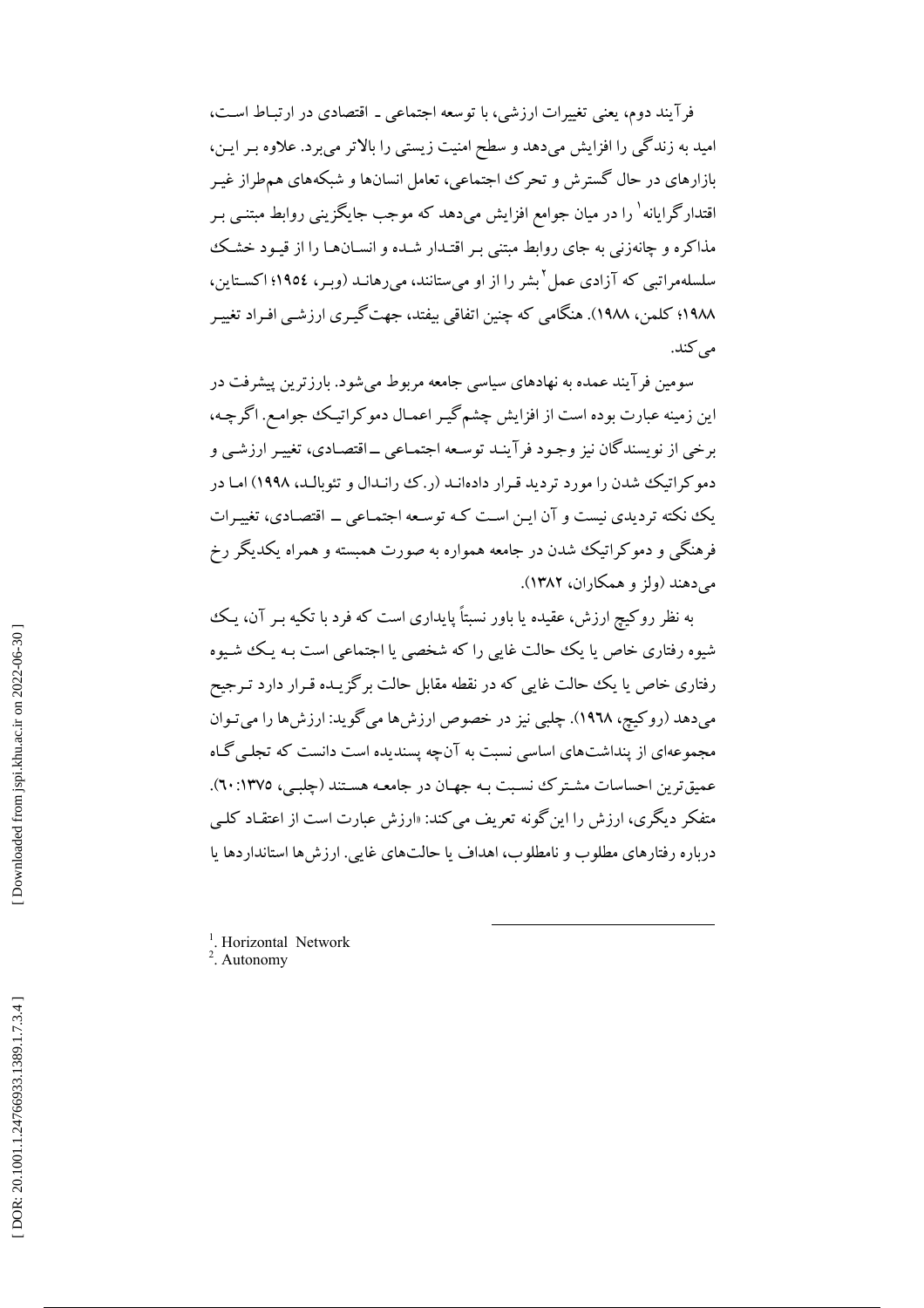معیارهایی برای ارزیابی اعمال و پیامدها، قضاوت که دن دربـاره ایـدههـا و اعمـال، طرحریزی و هدایت اعمال، مقایسه کردن خود با دیگران و مدیریت تعاملات اجتمـاعی را فراهم میآورند» (سیلیلی و همکاران، ۱۹۹۸). چلبی در این باره میگوید: ارزش ها نه صرفاً ذهنی و نه صرفاً عینی هستند؛ بلکه ارزشها اموری ٌعینی ـ ذهنی ٌاند. هــمچنـین تـا آنجا که به فرد انسانی مربوط است می توان برای ارزش بعـد ٌتمنایـذیر ٌ قایـل شـد کـه خود ناشی از تماپلات شناختی و عاطفی فرد است. از طرف دیگر، تیا آن جبا کیه به جامعه به عنوان یک متن مربوط می شود، می تـوان بعـد معنـایی و مفهـومی بـرای ارزش قامل شد و آن را ناشی از تعاملات گفتمانی در جامعه دانست (چلبی، ۱۳۸۳: ۲٤).

به علاوه، هرگاه در جامعهشناسی از ارزش ها صحبت مبی شـود، منظـور ارزش هـای اجتماعی است. معمولاً رابطه مستقیمی میـان ارزش هـا، هنجارهـا، قضـاوتـهـا یـا نحـوه عكـس|لعمـل جامعـه وجـود دارد (مـوخي، ١٩٩٥: ٢٠٩)؛ ارزش هـاي اجتمـاعي سـبب می شود که زندگی با معنا و هدفمند باشـد و بـه یـک نگـرش سـازنده منتهـی شـود. در مجموع می توان با توجه به مـوارد یادشـده ارزش را ایـن طـور تعریـف کـرد: ارزش هـا، معیارها، استانداردها و عناصر مرکزی در جهتدهی به رفتار افراد در جامعه هستند. در این رابطه و با توجه به این که موضوع این مقالهٔ پژوهشی مطالعه تفاوتهای ارزشـی دو نسل است، به اجمال به طرح نظريـات انديشـمندان علـوم اجتمـاعي حـول مفهـوم نسـل مى پردازيم.

از کارل مانهایم میتوان به عنوان اولین نظریهپردازی که مفهوم نسل را وضع کـرده است، نام برد. مانهایم از ″برخورد تازه`″ در اثر شکل گیری نیـروی گـذر زمـان کـه بـه بازبینی فرهنگی می پردازد، یاد می کند (به نقل از یوسفی، ۱۳۸۳: ۲۰– ۲۱). واحد نسلمی مرکزی ترین عنصر بحث مانهایم است. واحدهای نسلی، خرده گروههایی در درون نسل هستند که به شیوههای گوناگون و خاص در مـورد مصـالح وجـود مشـتر کـُشـان عمـل می کنند (بورگتا و بورگتا، ۱۹۹۲: ۹٤۹). مانهایم برای نخستین بار تأکید می کند که

<sup>1</sup>. Fresh Contact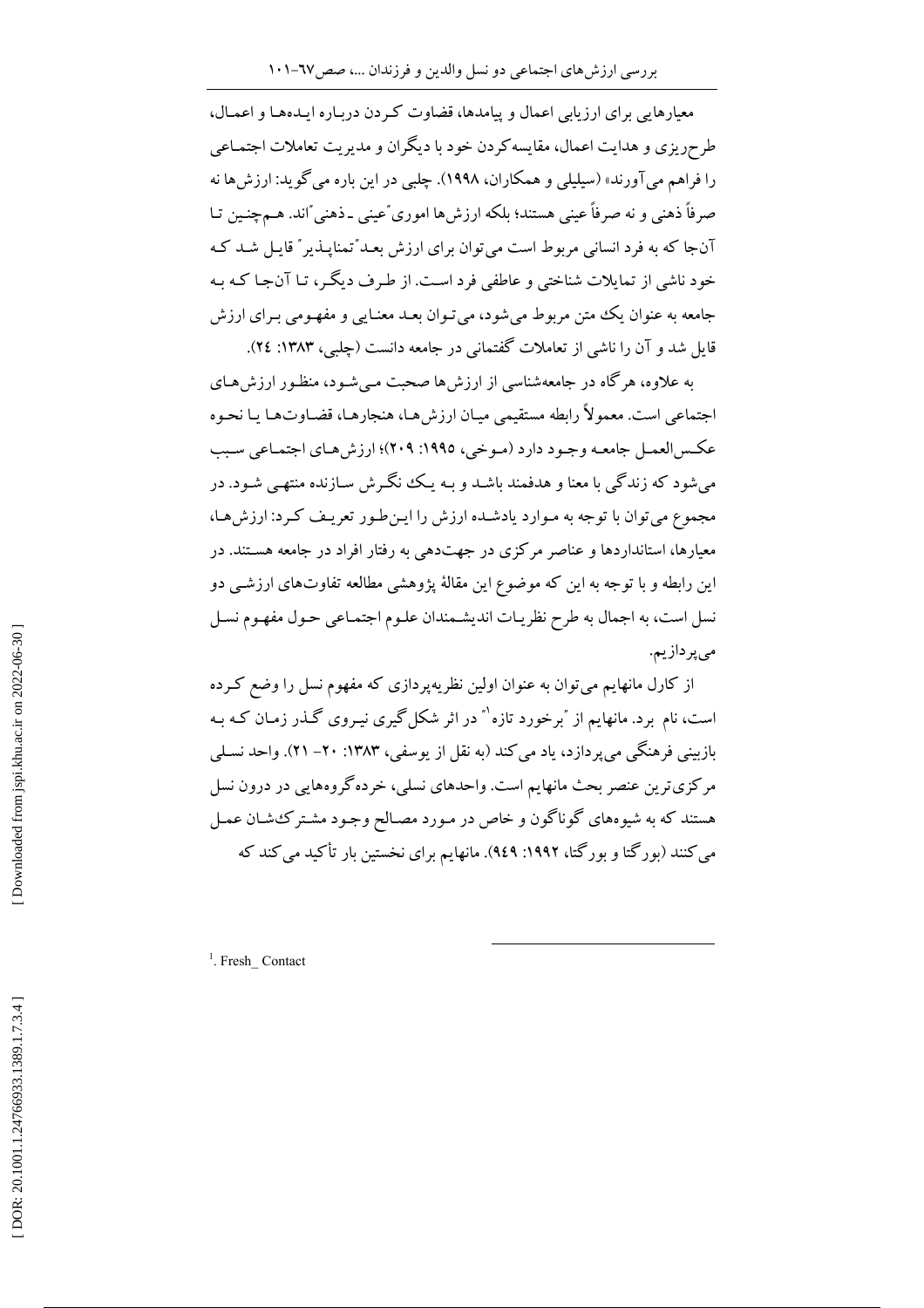"نسل ″ یک موجودیت اجتماعی و نه یک ضرورت بیولـوژیکی اسـت. از نظـر وی، نسل محل ظهور و انتقال و تداوم جهت گیریهای فکری و فرهنگی جدیدی است کـه در بستر اجتماعی ـ تاریخی ویژهای که هر نسل معین در آن رشد کرده، ریشه دارد. این جهت گیریها به صورت اهداف، نیّات و راه حل های نو برای مشکلات حیاتبی جامعه به شکل تکامل و ظهور یک "سبک نسلی" ظاهر می شود (رمیل، ١٩٦٥: ٥- ٦).

در نهایت، مانهایم معتقد است پاوجود ترکیب ارزش های قیدیم و جدید در هیر دوره، نو آوریهای ارزشی و فرهنگی و تولید سبک هـای زنـدگی نـو اساسـاً کـارکرد نسل های نوظهور تاریخی است که معمولاً نسل های دیگر را، که به سبک های معمول و جاري انديشه و عمل عادت كرده و انتظاراتي متفاوت با آنها دارند، آشـفته و بــدبين و وحشتزده می کند و موجب تعارض های جدی نسلی مے شود (تو کیل و قاضی نـژاد،  $( \cdot \circ \cdot )$ 

با این حال او سه بعد را برای نسل تشخیص میدهد: جایگاه نسـلی ْ، نسـل بـه مثابـه يڪو واقعت <sup>ت</sup>ي واحد نسلي.

جایگاه نسله ِ، تعیین کننده حوزه کسب تجربه است و بـه افـرادی کـه در یـک دوره زمانی و فضای اجتماعی ـ فرهنگی یکسان متولد شدهاند و کسانی که مقدار مشترکی از وقايع تاريخي را بازنمـايي مـي كننـد، مـرتبط اسـت. نسـل بـه عنـوان يـك واقعيـت، بـه تشخیص تجربیات افرادی که در فضای تـاریخی و فرهنگـی مشـترک متولـد شـدهانـد، کسانی که احساس می کنند با معاصرانشان مرتبط هستند، بستگی دارد. چراکه به لحاظ تاریخی سرنوشت مشترکی دارند (دیب استراتن و همکاران، ۱۹۹۹).

برخی از صاحب نظران مفهـوم "جایگـاه نسـلی" را معـادل "گـروه سـنی "" مـیداننـد. "جايگاه نسلمي" بيانگر موقعيت اجتماعي يک نسل است کـه آن را بـا افـراد نسـل ديگـر متفاوت می سازد. ایزنشتاد نیز در تحلیلی از نسل و روابط بین نسلی به خوبی نشان

 $\frac{1}{1}$ . Generation location

<sup>2</sup>. Generation as an aetuality

 $3.$  Age cohort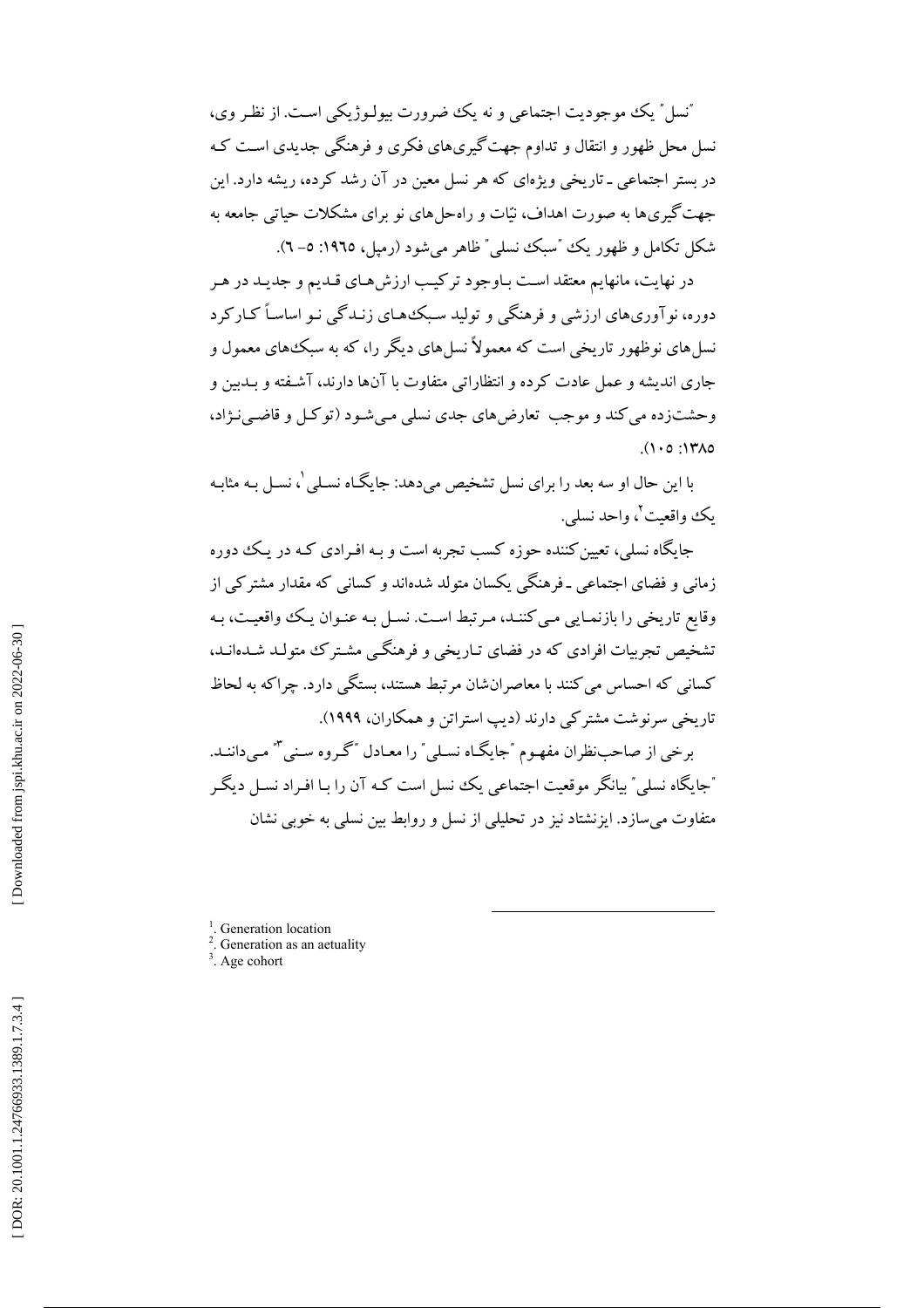می،دهد که هر نسل از جامعه، اشیاء و زنـدگی مبتنـبی بـر شـرایطی کـه در آن رشـد یافته، تجاربی را کسب کرده که رفتار وی را با نسلمی که در شرایط دیگری رشد کـرده است، متفاوت می گرداند. وی در عین حال، متذکر میشود که در جوامع پیچیده مبتنی بر تحولات سريع، تضاد نسلي غير قابل اجتناب است (روشه، ١٣٦٦: ١٣).

وجهي از تضاد نسلي، "شكاف نسلي " است. "شكاف نسلي " بـه معنـي وجـود تفاوتهای دانشی، گرایشی و رفتاری ماسن دو نسل با وجود پیوستگی های کلان متـأثر از ساختارهای اجتماعی، فرهنگی و تاریخی است. فرزندان در مقایسه با افراد کهن سـال و میسان سال بیا وجسود ایسن کسه در پیک فضسای فرهنگسی زنسدگی مسی کننسد، اطلاعات،گرایش ها و رفتارهای متفاوت دارند. شکاف نسلمی هنگـامی محقـق مـی شـود که واحدهای نسلی شکل بگیرد.

مطابق نظر مانهایم، جامعه به یک سلسله لایههای سنبی تقسیم می شود. هر لایه شامل اعضایی است که از نظر سنی هم سان هستند و رفتارشان از طریق مجموعـه مشـتر کی از ارزش ها و هنجارها به منظور مطابقت با رفتار گروه سنی شان، هدایت می شـود. وظـایف و امتیازات در ارتباط با قشرهای سنی بر اساس خصلتهای فردی، تغییـر مـی کنـد ولـی همیشه تحت تأثیر جنبه ساختی سن می باشد. بنابراین در یک جامعه، نسل هـای مختلـف ممکن است به طور گسترده گرایش های متباینی در مورد مسئولیت فرزنـدی، انتظـارات در مورد استقلال فرزندان و سایر ارزش های اجتماعی داشته باشند (به نقـل از بورگتـا و په د گتا، ۱۹۹۲).

در خصـوص پديـده تفـاوت و يـا پيوسـتگي نسـلي نظريـات متفـاوتي وجـود دارد. جامعهشناسان با استفاده از هردو رويكرد جامعـهشـناختبي خـرد وكـلان بـه بررســي ايـن موضوع پرداخته و به نتایج قابـل تـوجهی رسـیدهانـد. در ایـن بـاره، بنگسـتون و بـلاگ معتقدند در سطح تحلیل کلان که واحد تحلیل نسل است، ابعـاد روابـط نسـلمي متوجـه انسجام بین نسلی است. زمان از بعد تاریخی، کـه تـوالی نسـلهـای مختلـف را بـا خـود

 $1$ . Generation gap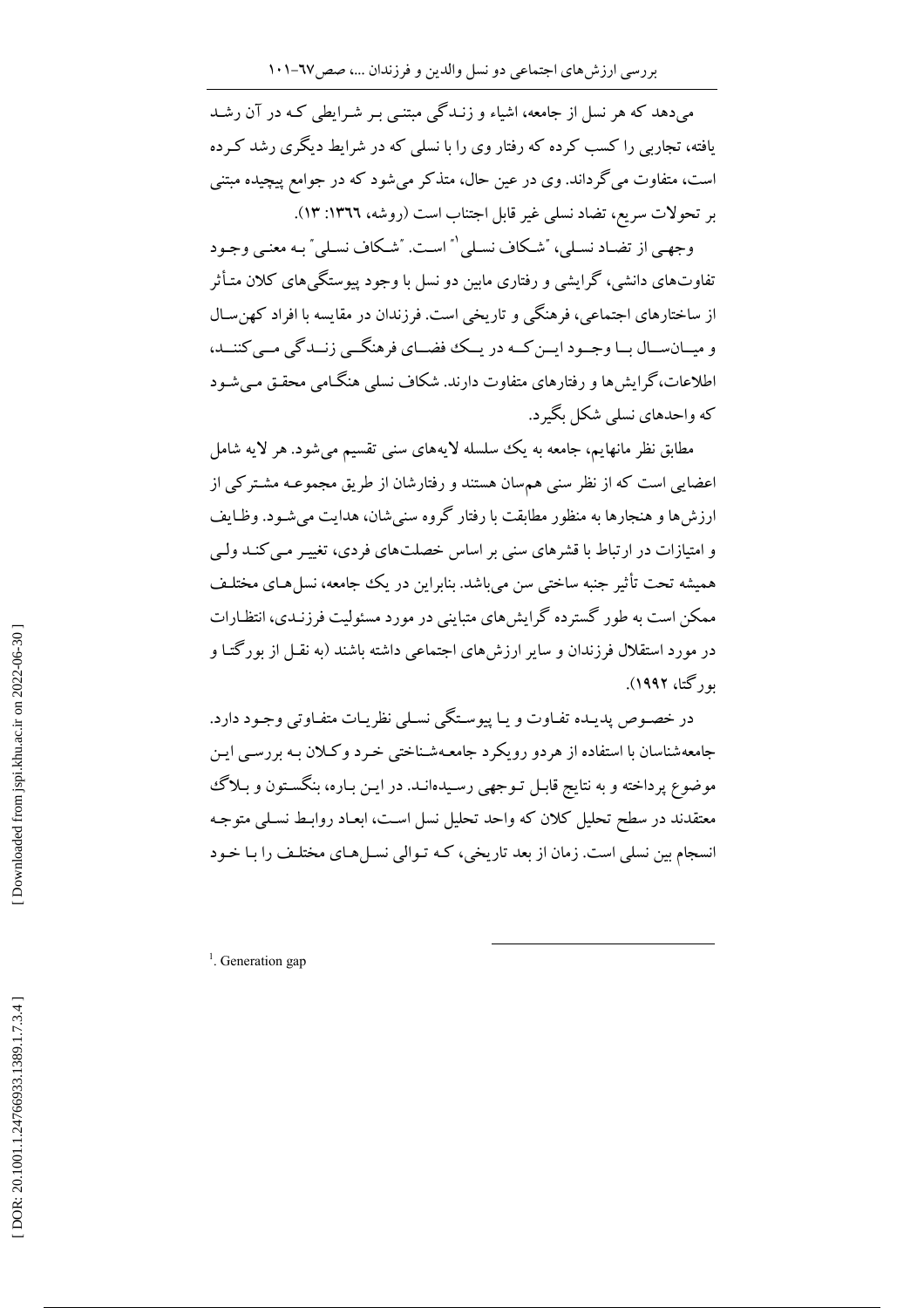همراه دارد، مد نظر است و موضـوع جامعـهپــذیری بــا در نظرگــرفتن جـایگزینی نسـلی مطرح مي شود (فيدر، ١٩٧٥: ١٢٠).

اصولاً، در دیدگاه جامعهشناختی کلان، اعتقـاد بـر ایـن اسـت کـه تحـولات سـریع اجتماعی ً ـ فرهنگی به معنای وسـیع آن عامـل اساسـی و مـؤثر در ایجـاد شـکاف میـان نسلهاست. مارگارت مید براساس مفهوم زمان، سه نسـل و فرهنـگ را بـه نیاکـانگـرا، هم سانگرا و جوانگرا تقسیم می کند و در این خصوص توضیح می دهد کـه پیوسـتگی فرهنگی نسل ها، که عامل انتقال فرهنگ از نسلم به نسل دیگر است، در جامعـه کنـونی از میان رفته و نسلهای مختلف به واسطهٔ رشد سریع اکتشافات علمی، انقلاب فنّاوری و توسعه وسایل ارتباط جمعی و ارتباطات، امکان درک ییکدیگر و گفتوگوی با هــم را از دست دادهاند. به زعم وي، شكاف نسلي جهـاني اسـت و تنهـا بيگـانگي نسـل جـوان مطرح نیست بلکه به همان اندازه باید به بیگانگی بزرگءسالان نیز توجه کـرد. آنچـه از یاد رفته، ارتباط حقیقی و درست در گفتوگوهاست و این هر دو گروه، معانی موجود در گفتوگوها را در ک نمی کنند (مید، ١٣٧٤: ٥٩- ٥٠).

بوردیو، جامعهشناس فرانسوی نیز مسئله نسل ها، روابط نسلمی و تضـاد و تقابـل میـان نسل های مختلف در عرصههای اجتماعی گوناگون را مورد تحلیل قرارداده است. وی، چـالش هـاي بـين نسـلي را هماننـد سـاير تعارضـات اجتمـاعي، مسـتقل از طبقـه و نظـام قشربندی اجتماعی یا به تعبیـر او نظـامهـای سـلطه و نـابرابری در عرصـههـای مختلـف، نمی،داند و در چهارچوب نابرابری و تضاد اجتماعی به تحلیل روابط و تعارضـات نسـلی در ابعاد اجتماعی ـ اقتصادی و فکری ـ فرهنگی می پردازد (بوردیو، ١٩٨٤: ١١٤).

از نظر بوردیو، جوانبی و پیـری، امـوری عینـبی و واقعـبی نیسـتند بلکـه یـک سـاختار اجتماعی ٰ هستند که در نتیجه مبارزه میان پیر و جوان در میدانهـای مختلـف اجتمـاعی به وجود مي آيد. بنابراين رابطه ميان سن اجتماعي `و سن بيولوژيکي `، پيچيده است.

- $<sup>1</sup>$ . Social structure</sup>
- <sup>2</sup>. Social age
- $3.$  Biological age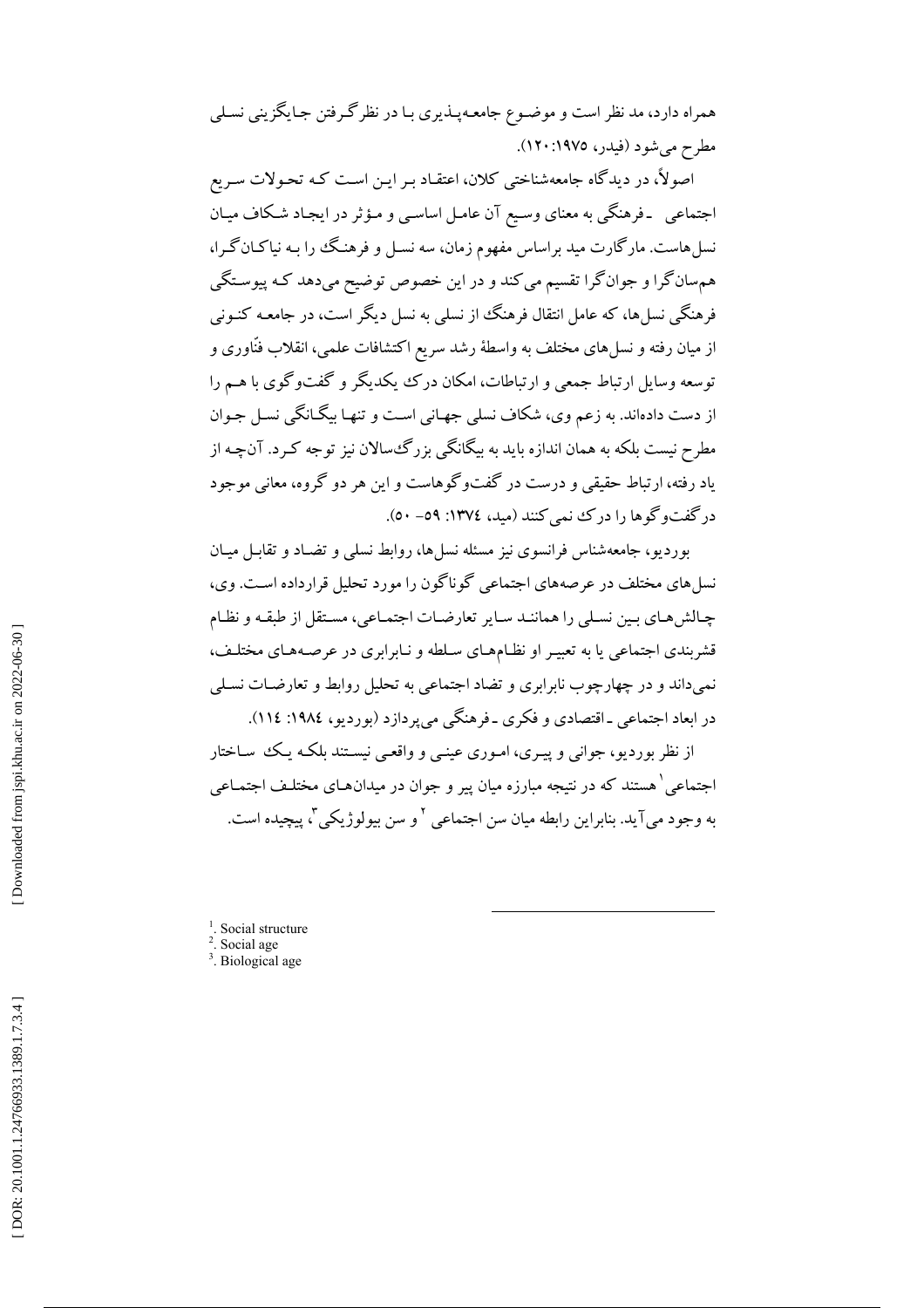به عقیده وی، هر میـدان' \_فضـای روابـط عینـی میـان کـنش گـران و عـاملانی کـه جایگاههای مختلفی در این فضا دارند ـ دارای قوانین سنی ویژهای است (همـان: ۱٤٤- $(120$ 

بدین ترتیب، بوردیو به جای تبیین شکاف نسل ها با معیارهای ذهنبی، بـا رویکـردی عینی به تبیین تعارضات نسلی برحسب جایگاه استراتژیک و عصری هر نسل در رابطه با مجموعهای از منابع و نبرد نسل ها برای استفاده انحصـاری از منـابع مـذکور مـی پـر دازد؛ منابعی که در واقع محصول شرایط تاریخی هر نسل است و دستیابی و بهروبرداری از آن، چنان که ترنر نیز یادآور شده است، مستلزم نوعی هویـت و همبسـتگی نسـلی اسـت که از سوی یک نسل علیه نسل های رقیب سازمان می پابد (ترنر، ۱۹۹۸: ۳۰۲).

در دهه هشتاد رونالد اینگلهارت دادههایی را که از فرهنگ های مختلف جمع آوری كرده بود، با توجه به عواملي هـمچـون نسـل، زمـان و سـن مـورد تحليـل قـرار داد. وي می گوید: تغییر ارزشی روندی است که از نسلی به نسل دیگر رخ مـی دهـد، نـه بـهطـور مداوم از سالمي به سال ديگر (به نقل از يوسفي، ۱۳۸۳: ٤٢).

اینگلهارت در کار خود حضور مجموعهای از تغییرات در سطح نظام را باعث بـروز تغییرات در سطح فردی و به همین ترتیب، پیامدهایی برای نظام میداند. ولیی، تغییـرات در سطح نظام را شامل توسعه اقتصادی و فنـاوری، ارضـای نیازهـای طبیعـی بـه نسـبت وسیع تری از جمعیت، افزایش سطح تحصیلات، تجارب متفاوت گروههـای سـنی مثـل فقدان جنگ وگسترش ارتباطات جمعی، نفـوذ رسـانههـای جمعـی و افـزايش تحـرک جغرافيايي قلمداد مي كند (اينگلهارت، ١٣٧٣).

اینگلهارت، در آزمون فرضیه اجتماعیشـدن نسـلهـا و تفـاوتهـای ارزشـی میـان گروههای سنی، دست به یک تحلیل چنـد متغیـری مـیiزد کـه متغیـر تـابع آن نمایـه ارزش های مادی / فرامادی است. متغیر های پیش بینبی کننـده عبـارت|نـد از گـروه سـنبی يرسش شونده، درآمد، وضعيت تأهل، تعداد فرزندان و وضعيت اشتغال (همان: ٩٩). به

 $<sup>1</sup>$ . Field</sup>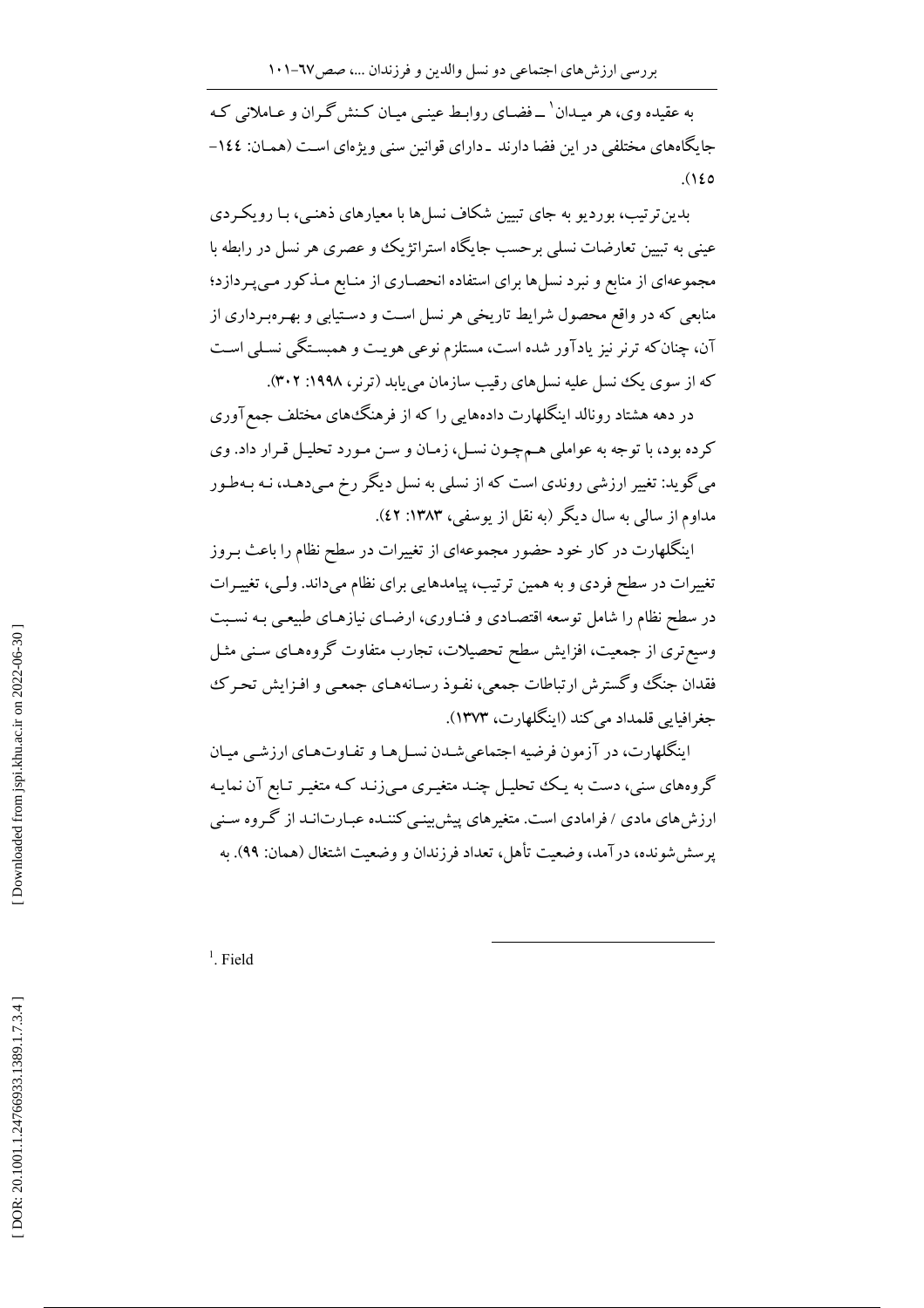نظر اینگلهارت، یکی از مؤلفههای مهم دگر گونی ارزشی، جایگزینی نسلی است. بـدین ترتیـب کـه، اینگلهـارت صـنعتيشـدن و مدرنیزاسـیون را دو مفهـوم کلیـدي در تغییرات اجتماعی بهطور اعم و تغییرات ارزشـی بـهطـور اخـص دانسـته و در ایـن بـاب می گوید رشد سطوح توسعه اقتصادی، سطوح بالاتر آموزش و اشاعه رسانههای جمعی منجر به تغییر در مهم ترین ارزش ها می شود (فراری، ۲۰۰۰).

اینگلهارت و آیرامسون در تئوری تغییر ارزش های پین نسلبی تأکید می کننید ک افزایش تحصیلات رسمی و تجارب شغلی به افراد کمک می کند استعدادهای خـود را جهت تصمیم گیری مستقل افزایش دهند (اینگلهارت و پیکر، ۲۰۰۰). از طرف دیگر، میزان دسترسی گسترده نسل جوان به رسانههایی نظیر مـاهواره و اینترنـت را بایــد مـورد توجه قرار داد که بهطور کیفی موقعیت این نسل را با نسل های پیشین بـه کلـی متفـاوت کرده است. این پدیده ممکن است از یک سو، موجبات تضعیف موقعیت نهاد خـانواده را فراهم آورد و به این ترتیب شکاف میان گروههای نسلمی جدید و نسل های پیشین، از این حیث محل توجه باشد که گروههای نسلمی جدید کمتر فرآیند جامعهیذیری خود را در خانواده سیری می کنند. از سوی دیگر، ممکن است این پدیده نه تنها موقعیت نهـاد خانواده را تضعیف نکند بلکه در ایـن بـاره، خـانواده خـود عامـل و محـرّک تحـولات محسوب شود.

سرانجام، روکیچ عوامل شکلدهنده باورها، گرایشها و ارزشها (ابزاری یا غایی)، را تشابهات فرهنگي، نظام اجتماعي، كاست و طبقـه، جـنس، شـغل، تحصـيل، مـذهب، جامعهپذیری و تمایلات سیاسی افراد میداند. وی بروز تغییـر در نظـام ارزشـی افـراد را ناشی از تأثیر دو دسته عوامل شخصیتی و عوامل فرهنگی، نهادی و اجتمـاعی مـیدانــد. روکیچ درباره دسته دوم، اذعان دارد که ارزشها، محصول نیروهای شخصی، نهـادی و فرهنگی هستند که بر افراد تأثیر می گذارند. نهادهـای اجتمـاعی گونـاگون کـه فـرد در سراسر زندگی اش در یک فرهنگ مشـخص در معـرض آن قـرار مـی گیـرد، نماینـده و عامل انتقال به شمار می روند.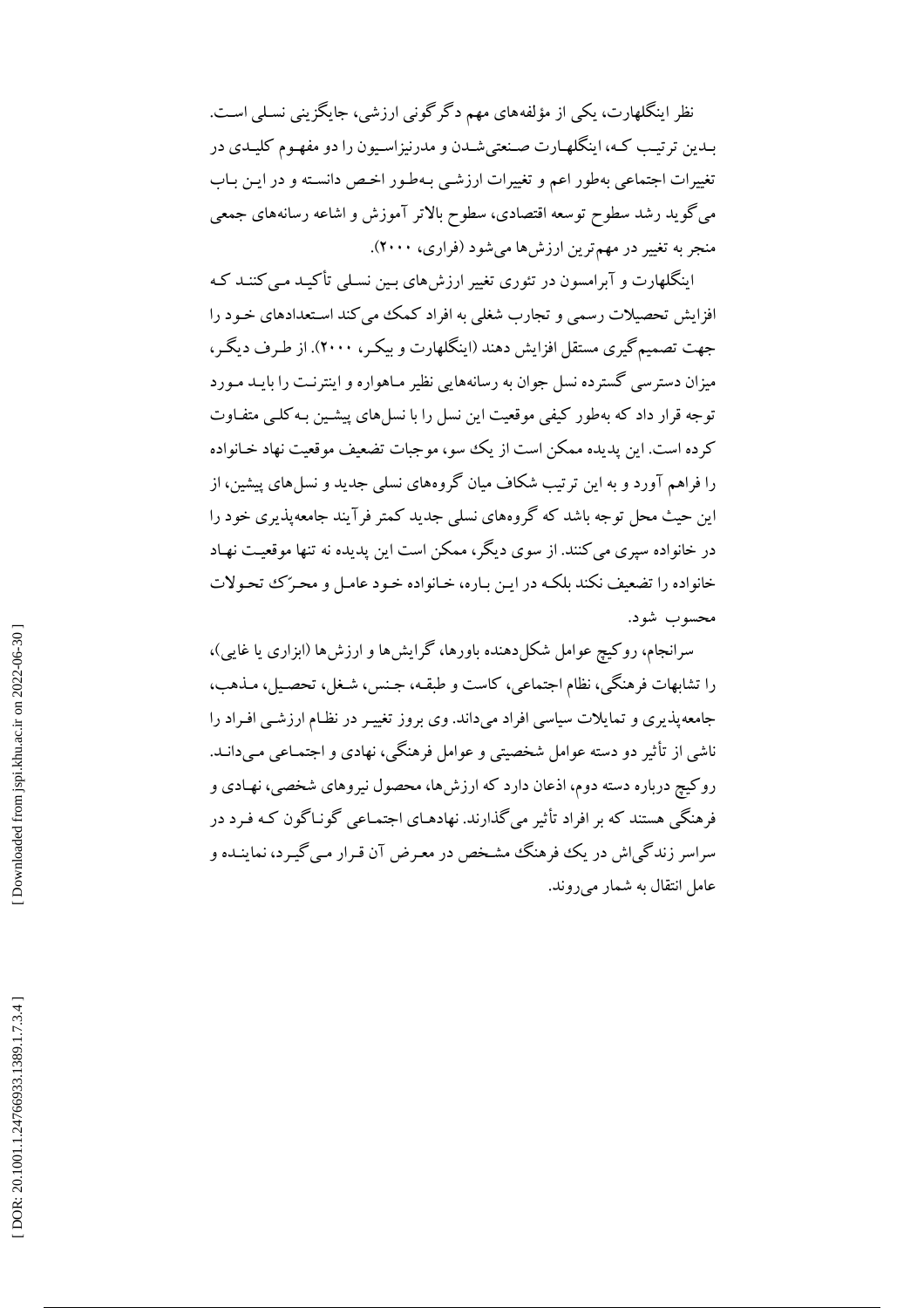این نهادهای اجتماعی ممکن است یکدیگر را در ارزشهایی کـه تـرویج مـی کننـد تقویت نمایند، ولی در عین حال ممکن است در اولویتهایی که به ارزش های خاصبی می دهند با هم رقابت کنند (روکیچ، ۱۹۶۸).

اما به هر روی اثر تحولات فنّاوری جدید بسیار پردامنه و قابل توجه است. مطـابق بـا ايـن نظـر از جملـه پيامـدهاي تحـولات يادشـده، مـادامالعمـر شـدن دوره آمـوزش و شتاب گیری تحولات اجتماعی ناشی از آن است. البته باید به این نکته نیز توجیه داشت که هرچه بر تراکم تحولات فنّاوری افزوده می شود شاهد آن خواهیم بـود کـه در یـک مقطع زمانی خاص خطوط تقاطع تحولات فنّاوری متنوع در مقاطع گوناگون، یک نسل و نسبت آن با نسلهای دیگر را متأثر می کند و بدین ترتیب، وضعیت یک نسل را بـا نسل قبل از خود بهویژه از جهت تحولات ارزشی و نگرشی و میـزان آگـاهی هـا کـاملاً متمایز میسازد (غلامرضا کاشی، بیتا: ۳۸– ٦). در مجموع، این پژوهش مبی کوشـد بـا تمرکز بر دو نسل والدین و فرزندان به بررسـی وجـود شـکاف یـا پیوسـتگـی ارزشـی و میزان آن بیردازد. براین اساس سعی خواهد کرد تا تفاوتها و شباهتهای ارزشبی دو نسل در زمینه انتخاب همسر را جستجو کند.



مدل تحقيق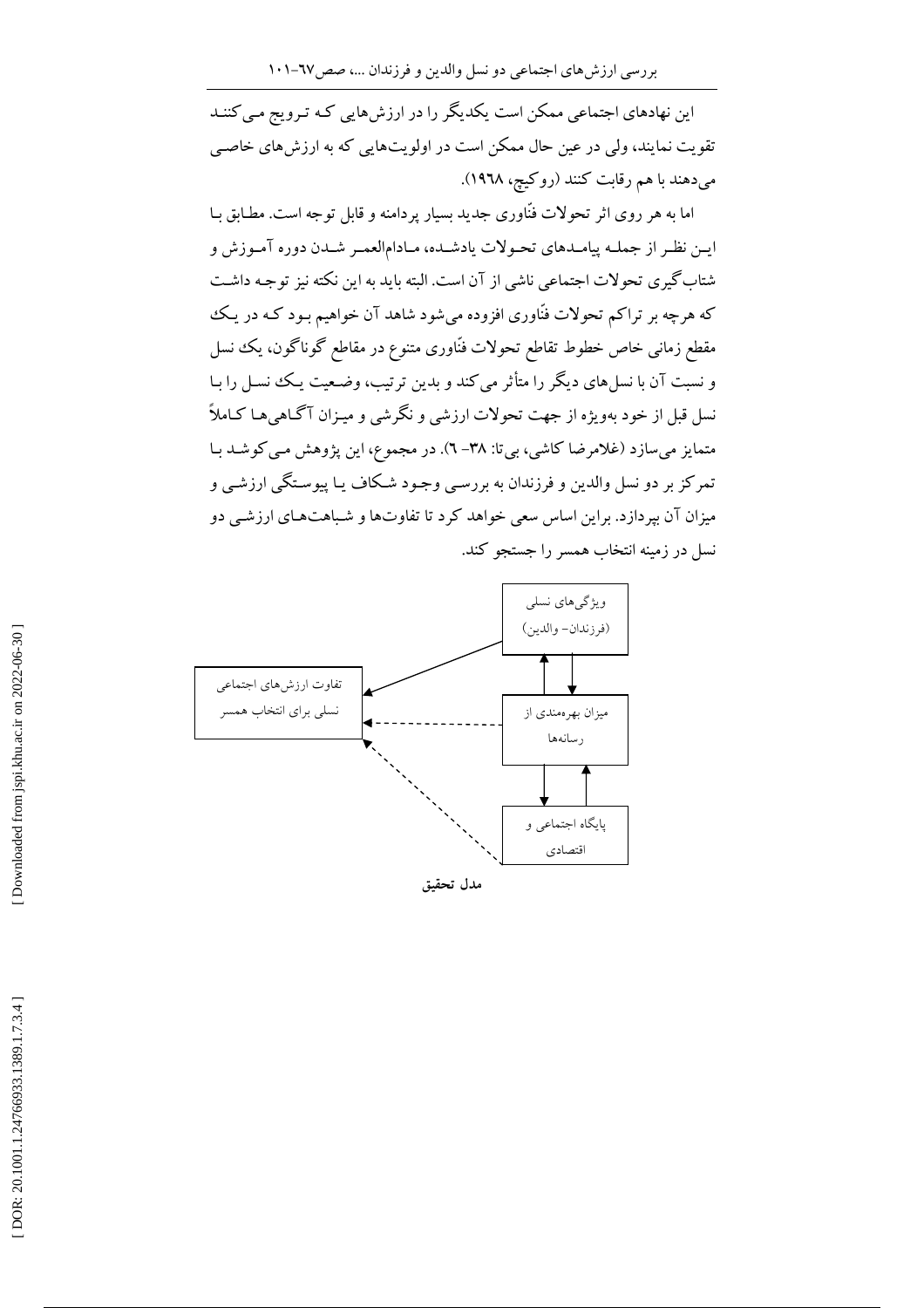فرضيه اصلي: در زمينه انتخاب همسر تفاوت ارزشهاى اجتماعي دو نسل (فرزنـدان ـ والدین) با یکدیگر معنادار است. فرضيات فرعي: ۱. پایگاه اجتماعی ـ اقتصادی دو نسل (فرزنـدان ـ والـدین) بـا یکـدیگر تفـاوت معناداری دارد.

٢. ميزان استفاده دو نسل (فرزندان ـ والدين) از رسانهها با يكديگر تفاوت معنـادار دار د.

روش تحقیق و تکنیک گردآوری دادهها این تحقیق از نوع پیمایشی و توصیفی ــ تبیینـی اسـت. بـه لحـاظ معیـار زمـان، مطالعـه مقطعی و به لحاظ معیار ژرفایی از نوع پهنانگر است. تکنیک جمع آوری دادهها در ایـن مطالعه مصاحبه بـا اسـتفاده از ابـزار پرسـشiامـه اسـت. بـراي ايـن منظـور، بعـد از تهيـه یر سش نامه اولیه و انجام آزمون مقدماتی و تهیه پرسش نامه نهایی، اقـدام بـه جمـع آوری دادهها شده است.

جمعیت آماری: جمعیت آماری پـژوهش، جوانـان واقـع در سـنین ٢٥– ٢٠ سـال و والدین واقع در سنین ٦٠– ٤٠ سال هستند که در سال ١٣٨٤ یعنی زمان تحقیـق در شـهر هشتگرد در استان تهران ساکن بودهاند. با توجه به دشواری مطالعه کل افراد، به انتخاب نمونهاي معرف از جوانان و والدين آنها اقدام گرديده است.

روش نمونهگیری: در این تحقیق از روش نمونهگیری خوشهای چنـد مرحلـهای ٔ استفاده شده است. بر ایـن اسـاس و بـا توجـه بـه جـدول بـر آورد حجـم نمونـه مقتضـي برحسب دقت و میزان همگنـی جمعیـت کـه دواس ارائـه داده اسـت (۱۳۸۳: ۷۸– ۷۹)، حجم نمونه ۱۰۰جفت والدین و فرزندان را در بر گرفته است امـا بـرای افـزایش دقـت نمونه، حجم آن به ۱۲۰ جفت والدین (پدر و مادر واقع در سن ٦٠- ٤٠ سال) و فرزندان

<sup>1.</sup> Multi Stage Cluster Sampling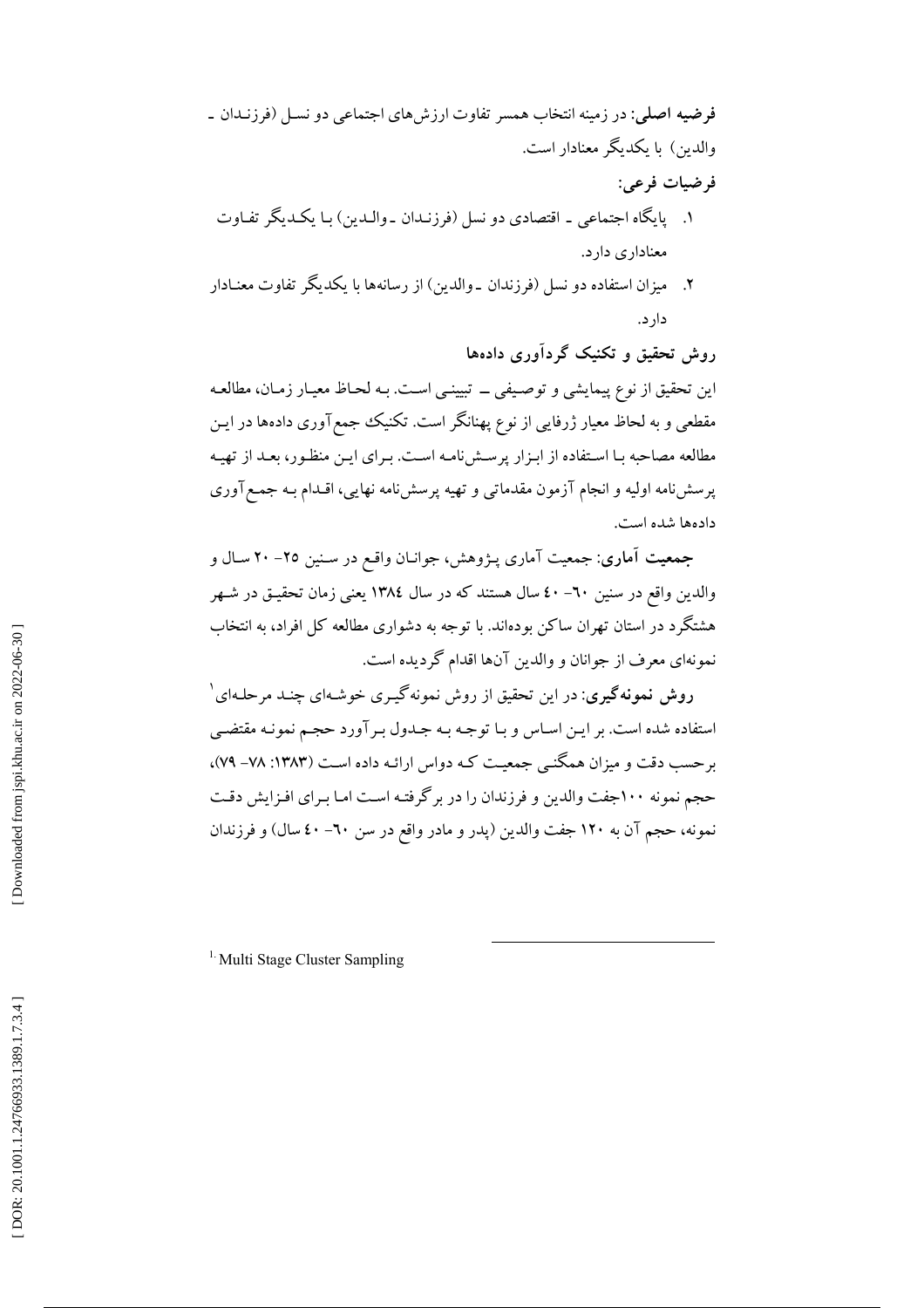همان خانواده (دختر و پسر واقع در سن ٢٤– ٢٠ سال) افزايش يافتـه اسـت. بـه ايـن منظور مراحل زیر را طی کردهایم: در ابتدا سعی شد حجم کل نمونه در میان طبقات اجتماعی ـ اقتصـادی مختلـف در سطح شهر توزیع شود. از هر یک از مناطق بالا، میانی و پایینی بین ۱۰ تا ۱۵ محله با توجه به حجم جمعیت نمونه مورد نظر به صورت تصادفی برگزیده شد. از هر محله چند کوچه و خیابان فرعی انتخاب گردید. در نهایت برای آنکه سوگیری تشابه نمونهها کاهش یابد از هر کوچه یـا آپارتمـان بیشتر از ٥ نمونه انتخاب نشده است. به علاوه، سطح تحلیل شهر هشتگرد و واحد مشاهده در این پژوهش فرد میباشد. اعتبار: در این پژوهش، از اعتبار محتوا استفاده شده است. به این منظور روشهای ز بر مورد استفاده قرار گرفتهاند: پرسش های به کار رفته در پرسشiامههای مطالعات انجـام شـده مـرتبط بـا موضـوع تحقيق؛ کتابهای مرجع و معتبر حاوی پرسشiامههای استاندارد مرتبط با موضوع تحقیق؛ نظرات استادان متخصص و مجرب در زمینه موضوع مورد مطالعه به عنوان داور. پایایی: سنجشی را دارای پایایی می گویند که در صورت تکرار آن در مواقع دیگر، به نتایج یکسان با آن برسند. در این رابطه برای ارتقای پایایی از روش هـای جملـهبنـدی

دقیق پرسشها، تعلیم پرسش گران و طراحیی روش کدگذاری استفاده شـده اسـت

 $(21 - T)$  (دواس) ۱۳۸۳: ۳- ۲۲).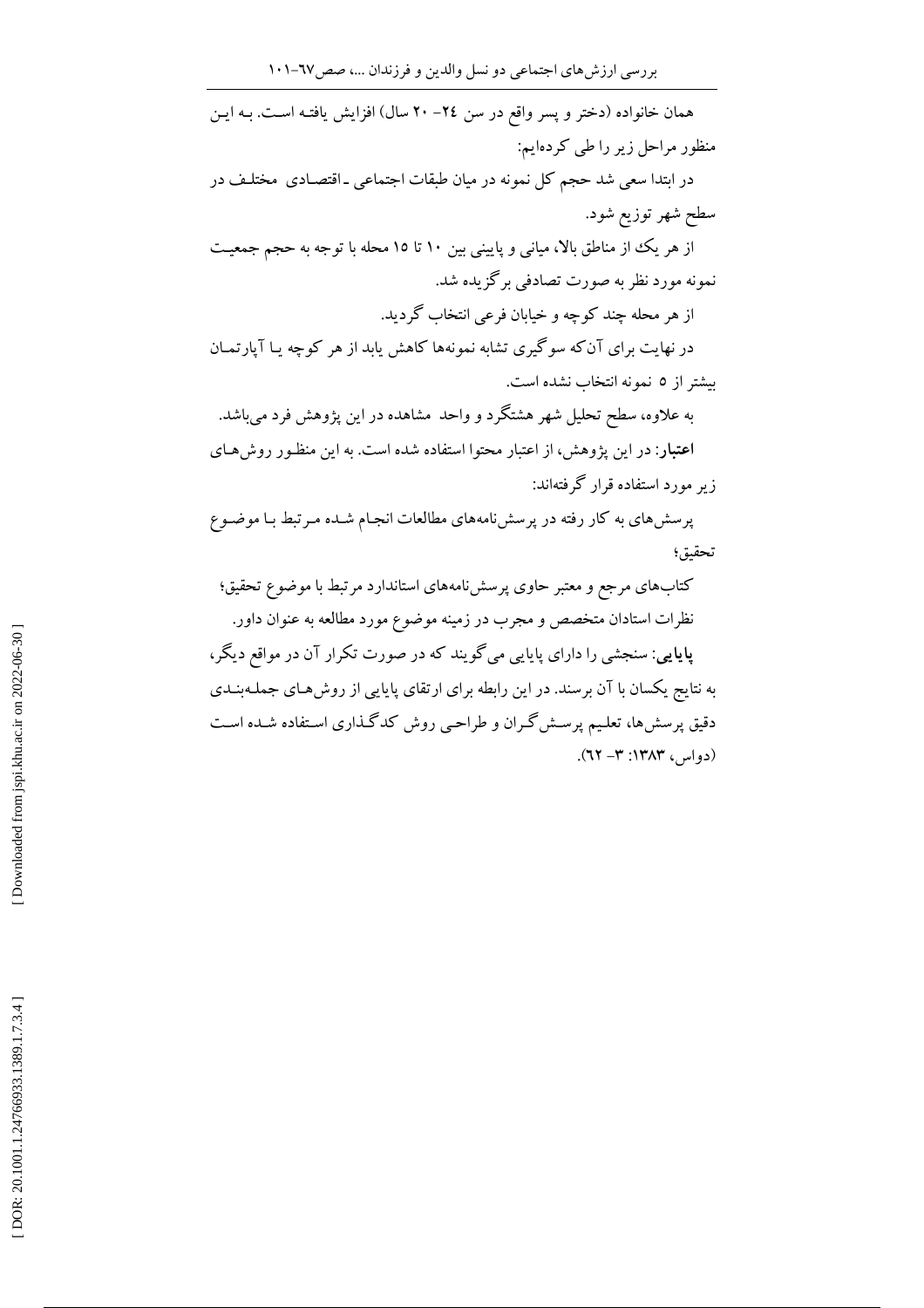| تعريف عملى                                                                                           | تعريف نظري                                                                   | نام متغير             |
|------------------------------------------------------------------------------------------------------|------------------------------------------------------------------------------|-----------------------|
| ملاك هاي انتخاب همسر (زيبايي يا نجابت،                                                               | آن چیـزي کـه اکثريـت يـک گـروه يـا جامعـه                                    | ارزشهای جتماعی        |
| تحصیلات بالا یا اصالت خـانوادگی، زیبـایی یـا                                                         | مي گويند خوب يا بد است. بـه عبـارت ديگـر،                                    |                       |
| اصالت خانوادگي، پولـدار بـودن يـا اصـالت                                                             | وقتی یک ارزش به هنجار تبدیل شد و اکثریت                                      |                       |
| خـانوادگی، توانـایی تـأمین معـاش یـا نجابـت،                                                         | جامعه آن پدیده را بـا ارزش تلقـی نمودنـد، آن                                 |                       |
| خوش اخلاقی یا اصالت خانوادگی، زیبایی یا                                                              | پدیده بـه ارزش اجتمـاعی یـا ارزش هنجارشـده                                   |                       |
| تحصیلات بالا و)، سن مناسب ازدواج پسـر و                                                              | تبديل مىشود (رفيع پور، ۱۳۷۹).                                                |                       |
| دختر، معاشرت قبل از ازدواج دختـر، ازدواج بـا                                                         |                                                                              |                       |
| اقــوام و كــه پــس از جمــع مقــادير مربوطــه،                                                      |                                                                              |                       |
| میـانگین مقـدار عـددي آنهـا بـراي هـر نسـل                                                           |                                                                              |                       |
| محاسبه شده است.                                                                                      |                                                                              |                       |
| برای سنجش و ردهبندی افراد از متغیرهـای                                                               | ردهبنـدي افـراد از نظـر ميـزان برخـورداري از                                 | پایگاه                |
| درآمد، منزلت شغلي و ميـزان تحصـيلات افـراد                                                           | عوامل با ارزش اجتماعی ۔اقتصادی که با                                         | اجتماعي ـ             |
| استفاده شده است. سپس براساس نتـايج حاصـل                                                             | موقعیت منزلتی شامل هر عنصـر نـوعی زنـدگی                                     | اقتصادى               |
| افراد در سه رده بالا، متوسط و پایین دستهبنـدی                                                        | انسان است که همـراه بـا مقـدار خاصـي افتخـار                                 |                       |
| شدهاند.                                                                                              | اجتماعی مثبت یا منفی است (وبر، ۱۹۹۲).                                        |                       |
| افراد براساس سالهاي تحصيل رسمي به                                                                    | تعداد سال هایی که افراد در نظام آموزش رسمی                                   | سطح تحصيلات           |
| صورت دارای مدرک ابتدایی، سیکل، دیپلم و                                                               | درس خوانده و منجر به اخذ مدرک معتبر شـده                                     |                       |
| فوق دیپلم و لیسانس و بالاتر دستهبندی شدهاند.                                                         | است.                                                                         |                       |
| در نهایت، نیز سه رده تحصیلات پایین، متوسط                                                            |                                                                              |                       |
| و بالا در نظر گرفته شده است.                                                                         |                                                                              |                       |
| پــس از مشـخص شــدن عنـوان مشــاغل جهــت                                                             | میزان اعتبار اجتماعی که افراد جامعه برای                                     | منزلت شغلي            |
| طبقهبندی آنها از کار کاظمیپور و رجبزاده                                                              | پایگاههای شغلی و افراد اشـغال کننـده آن قایـل                                |                       |
| استفاده شده است (کـاظمیپـور، ۱۳۷۸؛ رجـب                                                              | هستند.                                                                       |                       |
| زاده، ۱۳۸۱).                                                                                         |                                                                              |                       |
| جوانان ٢٥– ٢٠ سال                                                                                    | تعـداد سـالهـاي كامـل از زمـان تولـد تـا زمـان                               | سن                    |
| والدين ٦٠- ٤٠ سال<br>براساس واحد یک هزار تومان بـه سـه رده بـالا،                                    | مراجعه پرسش گر را در برمی گیرد.                                              |                       |
| متوسط و پایین تقسیم شده است.                                                                         | میانگین در آمد افراد پاسخ گو در یک ماه است.                                  | درآمد                 |
| میزان مدّت استفاده برحسب دقیقه کـه میـانگـین<br>بهرهمندي كلي به دقيقه براي هر نسل محاسبه<br>شده است. | عبارت از بهره گیری وسایل ارتباط جمعی اعـم<br>از سمعی، بصری و الکترونیکی است. | ميزان مصرف<br>رسانهها |

جدول ۱. تعریف نظری و عملی متغیرهای تحقیق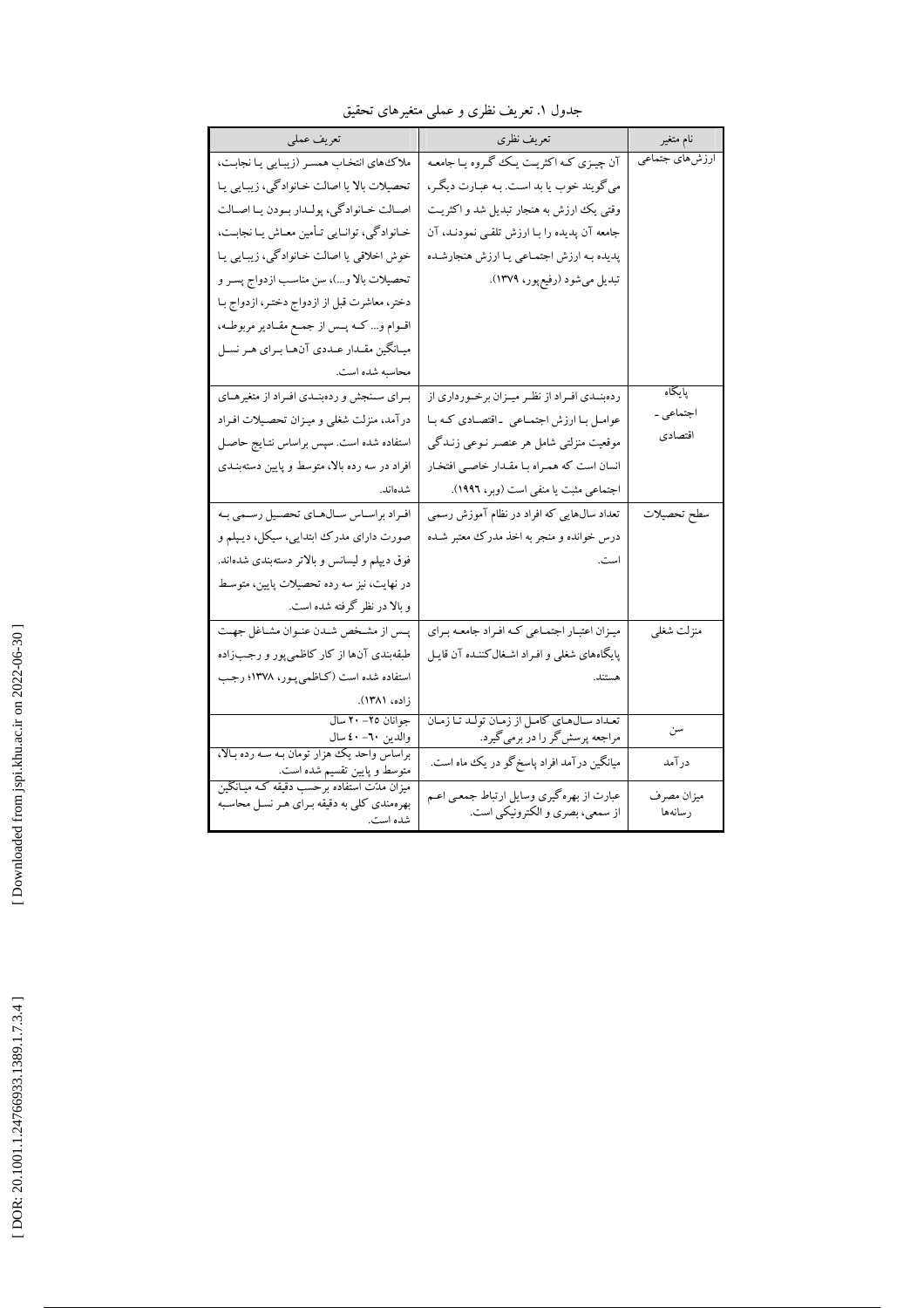تجزيه و تحليل يافتهها الف. اطلاعات توصیفی: با نگاهی به جدول شماره ۱، می توان گفت که ۶۹/۲ درصد از پاسخ گویان (فرزندان) مرد و ٥٠/٨ درصد آنها زن بودهانـد. در حـالي كـه، ٦١/٧ درصد از پاسخ گويان (والـدين) مـرد و٣٨/٣ درصـد زن ٰ بـودهانـد. در مجمـوع، نسـبت جنسی پاسخ گویان در دو نمونه مورد مطالعه با هــم متفـاوت و بـرعکس یکـدیگر بـوده است.

|                                 | والدين |                          | فرزندان                              |                          | نسل                   |            |  |
|---------------------------------|--------|--------------------------|--------------------------------------|--------------------------|-----------------------|------------|--|
| درصد                            |        | فراوانبي                 | درصد                                 | فراوانبي                 |                       | متغير      |  |
| 71/Y                            |        | ٧٤                       | 29/7                                 | ٥٩                       | مرد                   |            |  |
| $\mathbf{r}$                    |        | ٤٦                       | $0.7\lambda$                         | ٦١                       | زن                    | جنس        |  |
| ۲٥                              | ٣٠     | $\xi \cdot - \xi \xi$    | $Y\Lambda/Y$                         | ٣٤                       | ٢.                    |            |  |
| 27/0                            | ٥١     | $20 - 29$                | ٤٥                                   | ٥٤                       | $Y1-YY$               |            |  |
| $\frac{1}{2}$                   | ۲۱     | 0.06                     | $Y \mathbb{I}/V$                     | ٣٢                       | $YZ - Y$              | سن (سال)   |  |
| ١٥                              | ۱۸     | $00 - 7.$                |                                      |                          |                       |            |  |
| $\sqrt{V}$                      |        | ۲                        | $\mathbf{r}/\mathbf{r}$              | ٤                        | بدون پاسخ             | تحصيلات    |  |
| $\Lambda/\Upsilon$              |        | $\mathcal{L}$            | -                                    | $\overline{\phantom{m}}$ | بىسواد                |            |  |
| YY/Y                            |        | ٢٨                       | $\cdot/\Lambda$                      | ١                        | ابتدایی               |            |  |
| $\mathbf{Y} \cdot / \Lambda$    |        | ٢٥                       | 7/V                                  | ٨                        | سيكل                  |            |  |
| $r \circ$                       |        | ٤٢                       | 70/9                                 | ٧٩                       | ديپلم و فوق ديپلم     |            |  |
| $\mathcal{N} \cdot \mathcal{N}$ |        | $\mathcal{N}$            | $\Upsilon \Upsilon / \Upsilon$       | ۲٨                       | ليسانس وبالاتر        |            |  |
| 02/7                            |        | ٦0                       | 257/7                                | ٥٢                       | شاغل                  |            |  |
| $\mathbf{r}/\mathbf{r}$         |        | ٤                        | Y1/T                                 | ۲٦                       | بیکار                 |            |  |
| $\sim$                          |        | $\overline{\phantom{m}}$ | $\mathbf{Y} \mathbf{V} / \mathbf{0}$ | ٣٣                       | دانشجو                | وضع فعاليت |  |
| T1/V                            |        | ۳۸                       | V/O                                  | ٩                        | خانەدار               |            |  |
| $\mathcal{N}\cdot\mathcal{N}$   |        | $\mathcal{N}$            | -                                    | $\overline{\phantom{a}}$ | دارای در آمد بدون کار |            |  |

جدول ۲. ویژگیهای نمونه (درصد ستونی)

`. علت بیشتر بودن مردان در نمونه والدین این است که شهر هشتگرد از یک طرف یک شهر مهاجرپـذیر اسـت و از سـوی دیگر، با توجه به وضعیت سنتی جامعه، مردان برای پاسخ گویی آمادگی بیشتری داشتهاند.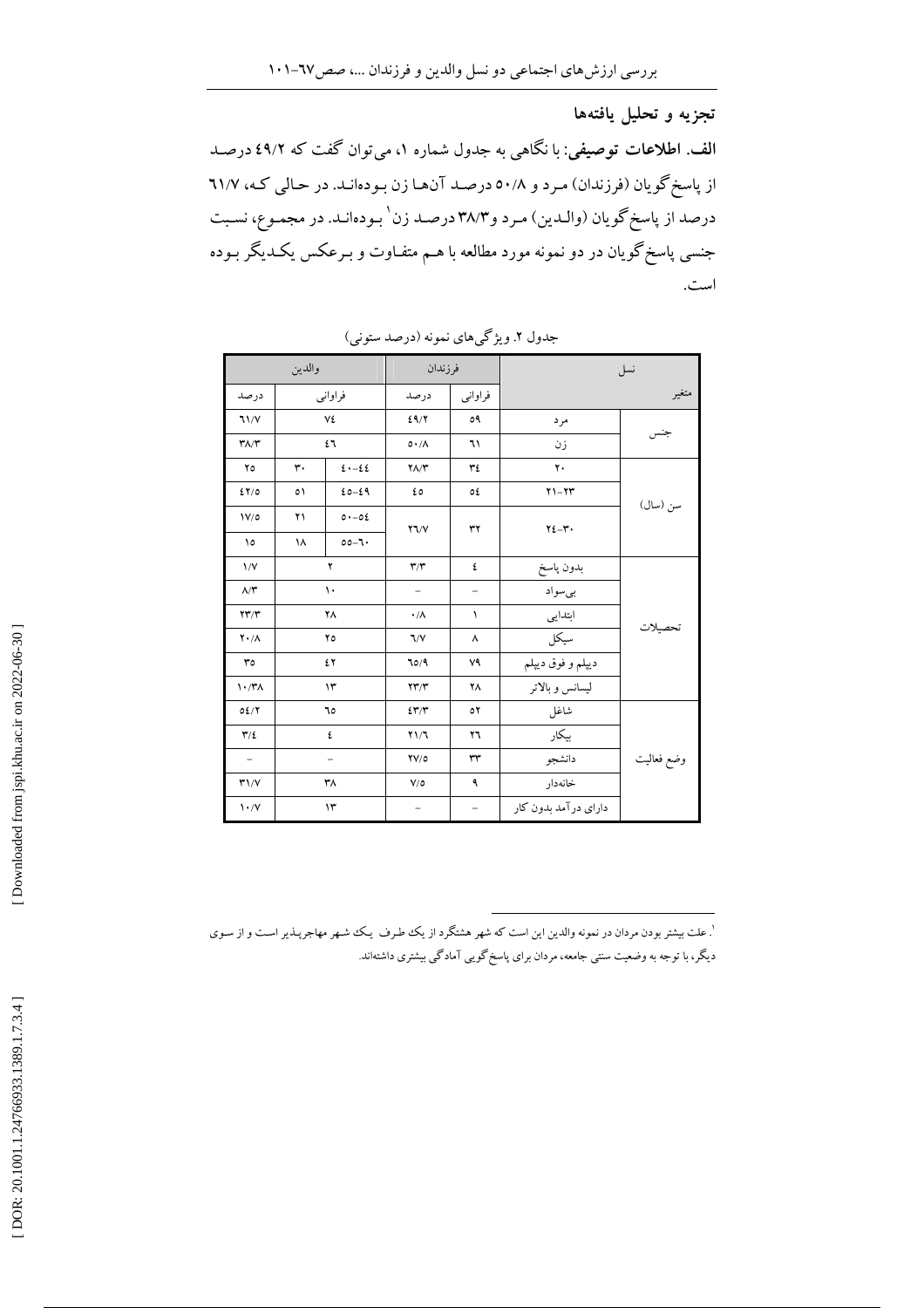با توجه به ارقام مندرج در جـدول شـماره٢، مـيتوان گفـت كـه در مجمـوع بـين فرزندان در نمونه مورد مطالعه بیش از دوسوم (۷۷/۳ درصد) از آنها ۲۳ سال و کمتر و در گروه والدین، ٦٧/٥ درصد از آنها ٤٩ سال و كمتر داشتهاند. این وضع نشـاندهنـده ساخت سنی جوان جمعیت کشور است. با توجه بـه یافتـههـای کـاظمی پـور (۱۳۸۷) و براساس معانی اجتماعی همراه آن، می توان به برخی از ویژگیهای این گروه سـنی نیـز اشاره کرد؛ از جمله رضایت از زندگی رو به کیاهش؛ تحبول نقش روزافیزون مسیایل اقتصادی در شکل دهی حساسیتهای آنان؛ کاهش روزافزون بی|عتمـادی بـه نهادهـای کـلان، اقشـار و صـنوف و گـروههـاي مرجـع بـه همـراه افـزايش حساسـيت نسـبت بـه موضوعات و اخبار سیاسی کشور؛ وجود یک ویژگے متنـاقضنمـا در مـورد تعلـق بـه هويت ايراني به اين معنا كه با وجود احساس تعلق بالا از يك سو، تمايل به ترك ايبران و زنــدگی در کشــورهای دیگــر را در نظــر دارنــد و در مقایســه بــا شــبکه اقــوام و خویشاوندان، اعتماد بیشتری به دوستان خـود دارنـد (غلامرضـا کاشـی و گـودرزی،  $(141)$ 

به علاوه، در گروه والـدین بـر اسـاس دسـتهبنـدي انجـام شـده در كتـاب *تجربـه و خاطرات نسلی* نیز بیشترین درصد و تعداد بـه گروهـی مربـوط اسـت کـه بـازیگر فعـال انقلاب و جنگ بودهاند. این گروه بر اساس یافتههـای غلامرضـا کاشـی (بـیتـا)، یعنـی افراد واقع در سنین کمتر از ٥٠ سال، اخلاق مدارتر، سنتی تر و محافظه کارتـر بـوده و بـه ارزشهای اخلاقی پایبندی بیشتری دارند.

در مقایسه وضعیت تحصیلی دو نسل می تـوان بـه ایـن نکـات اشـاره کـرد: در نسـل فرزندان، هیچ کس بـیسـواد نبـوده اسـت، در حـالی کـه در نسـل والـدین ۸/۲ درصـد بی سواد بودهاند. در نسل فرزندان حدود ۱۰/۸ درصد افراد دارای مدرک تحصیلی زیر دیپلم بودهاند؛ در حالی که بیش از ٥٤/٣ درصد والدین مدرک تحصیلی زیر دیپلم داشتهاند. ضمن آن که، در گروه مـدرک تحصـیلی لیسـانس و بـالاتر، تعـداد و درصـد فرزندان دارای مدرک تحصیلی لیسانس و بالاتر بیش از دو برابر والدین است.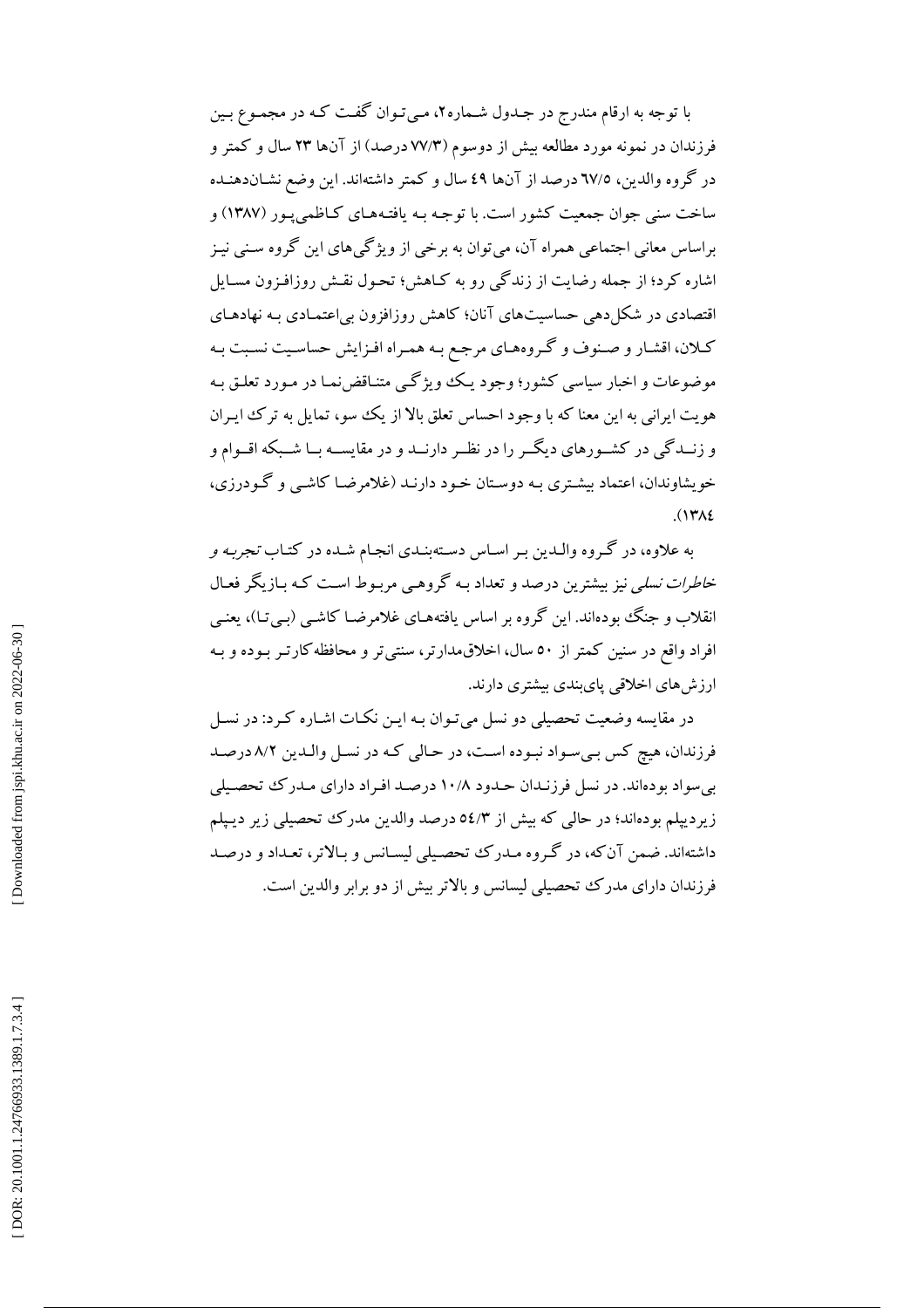بررسی ارزشهای اجتماعی دو نسل والدین و فرزندان ...، صص١٧-١٠١

همانگونه که میدانیم آموزش و تحصیل از جمله عوامل مهم تأثیرگذار در تحـول ارزش ها و نگرش های اجتماعی است و می تواند تحولاتی تدریجی اما عمیق را در بـاب معیارهای تشکیل خانواده و انتخاب همسر در جامعه ایجاد کند.

با ملاحظه جدول یاد شده می توان گفت که در نسل فرزنـدان ٤٣/٣ درصـد شـاغل هستند. در حالي كه در گروه والدين ٢/ ٥٤ درصد شاغل مي باشـند. ضـمن آن كـه، در گروه فرزندان در مقاسه با والدین افراد فاقد کار و با دانشجو درصـد قابـل تـوجهی را تشکیل می دهند. در مقابل، در مقوله خانهداری و افراد دارای درآمد بدون کار بیشترین درصد به گروه والدین و نه فرزندان تعلق دارد.

| والدين           |             | فرزندان                   |          | سن مناسب ازدواج برای دختران |  |  |  |
|------------------|-------------|---------------------------|----------|-----------------------------|--|--|--|
| درصد             | فراوانبي    | درصد                      | فراوانبي |                             |  |  |  |
| ٣.               | ٣٦          | EOM                       | ٥٥       | ۲۰ سال کمتر                 |  |  |  |
| ٦١/٦             | ٧٤          | 247/2                     | ٥٢       | ٢٤– ٢١ سال                  |  |  |  |
| $\Lambda/\Sigma$ | ١٠          | $\lambda \cdot / \lambda$ | ۱۳       | ۲۵ سال و ىالاتر             |  |  |  |
|                  |             |                           |          | سن مناسب ازدواج برای پسران  |  |  |  |
| <b>YO/A</b>      | ۳۱          | ۱٦/٦                      | ٢٠       | ٢٤ سال كمتر                 |  |  |  |
| ٦٨/٣             | $\Lambda$ ٢ | <b>VV/A</b>               | ۹۲       | ۲۹–۲۵ سال                   |  |  |  |
| 2/7              | ٥           | 7/7                       | ٨        | ۳۰ سال و بالاتر             |  |  |  |
| $\frac{1}{V}$    | ۲           |                           |          | بدون پاسخ                   |  |  |  |

جدول ٣. سن مناسب ازدواج براي دختران و يسران از نظر والدين و فرزندان

با نگاهی به ارقام جدول شماره ۳، میتوان گفت که بیشترین درصد افراد نسل فرزندان، سن مناسب ازدواج را برای دختران ۲۰ سال و کمتـر مـیداننـد. در حـالی کـه بیشترین درصد افراد نسل والدین سن ۲۱ تا ۲۶ سال را برای دختران مناسب میداننـد. شاید دلیل تفاوت سن مناسب بـین دو نسـل، لـزوم تهیـه جهیزیـه بـرای دختـران توسـط والدین باشد. در مورد سن مناسب ازدواج برای پسران، بیشترین درصد نسل فرزندان در گروهی قرار دارند که سن مناسب ازدواج پسران را ۲۹– ۲۵ سال میدانند. در این باره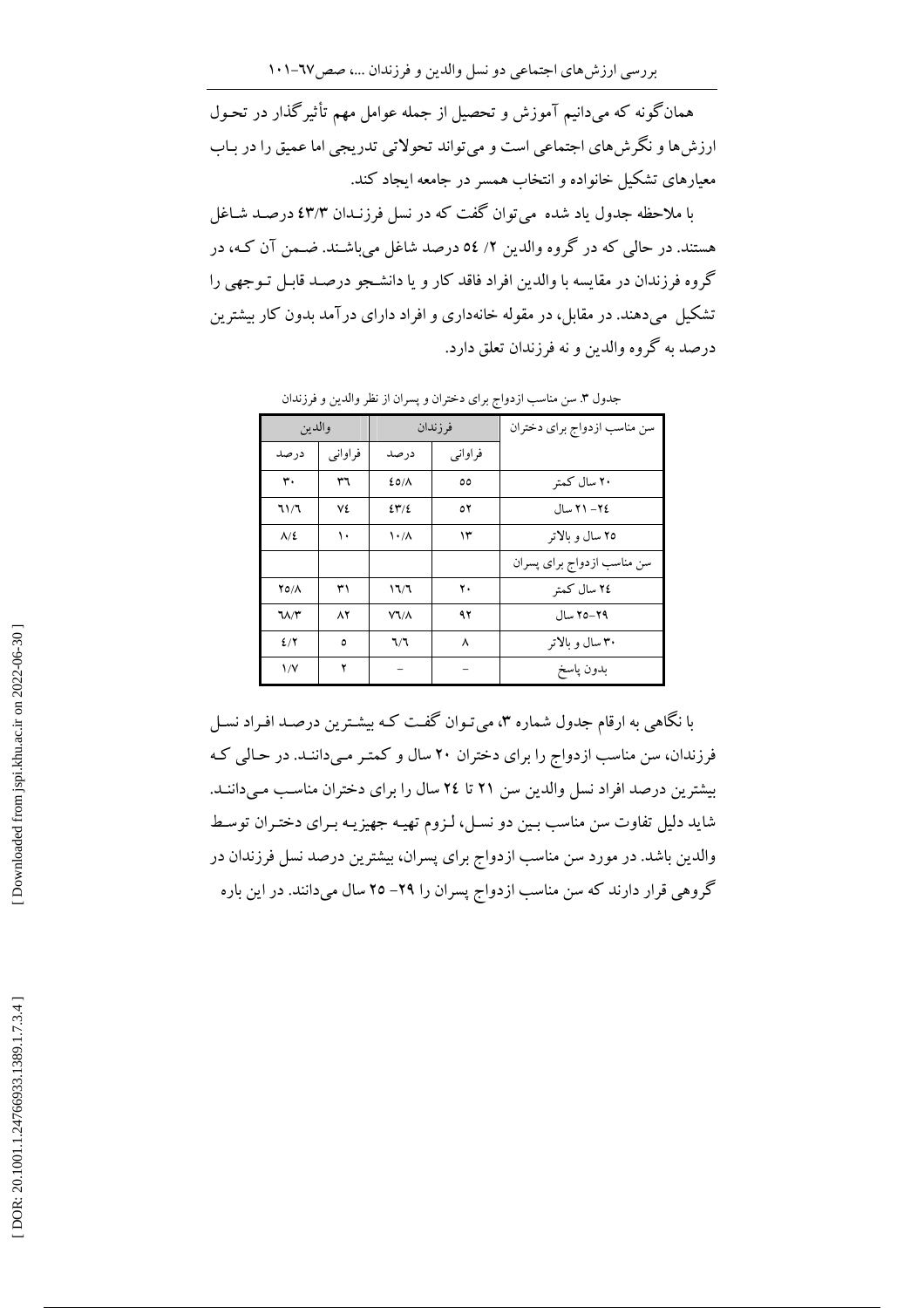باید اشاره شود بیشترین درصد نسل والـدین نیـز بـه همـین بـازه سـنی بـرای ازدواج پسران اشاره می کنند. البته سن مطلوب ازدواج برای دختران و پسران بـا رونــد میــانگین سن ازدواج در کل کشور نیز انطباق دارد (میرزایی و همکاران، ۱۳۷۸؛ مقدس جعفـری و همکار، ۱۳۸۵).

ضمن این که بیشترین اختلاف بین دو نسل در مـورد سـن مناسـب ازدواج، در بـاب دختران است، که این امر مؤید بقایای این تفکر سنتی است کـه سـن دختـر در هنگـام ازدواج باید کمتر از سن پسر باشد.

ب. يافتەھاي تحليلى

| آماره                     |                                 |                                | فرزندان                         | والدين                  |                                 | نگرش نسلبی                      |
|---------------------------|---------------------------------|--------------------------------|---------------------------------|-------------------------|---------------------------------|---------------------------------|
| سطح معنادارى              | مقدار                           | درصد                           | فراوانبي                        | درصد                    | فراوانبي                        | معيار انتخاب همسر               |
| $\cdot$ / $\cdot$ $\cdot$ | $V = \cdot / \lambda$           | 11/Y                           | ١٤                              | Y/O                     | ۳                               | زیبایی                          |
|                           |                                 | $\lambda$ $\lambda$ / $\gamma$ | $\mathcal{N} \cdot \mathcal{L}$ | ٩٥                      | 112                             | نجابت همسر                      |
|                           |                                 | 1/7                            | ۲                               | Y/O                     | ٣                               | بدون پاسخ                       |
| $\cdot$ / $\cdot$ 2       | $V = \cdot / \cdot \tau$        | ٢.                             | ٢٤                              | $\mathcal{N}$           | ١٢                              | تحصيلات بالا                    |
|                           |                                 | V <sup>q</sup> /1              | ۹٥                              | $\lambda$ $\lambda$     | $\mathcal{N} \cdot \mathcal{L}$ | اصالت خانوادگي                  |
|                           |                                 | $\cdot$ /9                     | $\sqrt{2}$                      | $\mathbf{r}/\mathbf{r}$ | ٤                               | بدون پاسخ                       |
| $\cdot$ / $\cdot$ r       | $V=\cdot\,/\, \mathrm{N}$       | 177                            | ۱٦                              | 2/7                     | ٥                               | زیبایی                          |
|                           |                                 | $\Lambda$ ٤/٢                  | $\langle \cdot \rangle$         | 95/7                    | 117                             | اصالت خانوادگي                  |
|                           |                                 | Y/O                            | ۳                               | 1/7                     | ۲                               | بدون پاسخ                       |
| $\cdot/\cdot$ ۳           | $V=\cdot/\mathcal{N}$           | $Y\S'$                         | ٢٩                              | 11/Y                    | ١٤                              | يولدار بودن                     |
|                           |                                 | $V\Sigma/Y$                    | ۸۹                              | $\Lambda V/O$           | $\mathcal{L} \cdot \mathcal{O}$ | ۔<br>اصالت خانوادگ <sub>ی</sub> |
|                           |                                 | 1/7                            | ۲                               | $\cdot/\Lambda$         | $\sqrt{2}$                      | بدون پاسخ                       |
| $\cdot$ / $\cdot$ $\cdot$ | $V = \cdot / \xi$ ٩             | ٦V/٥                           | ۸١                              | 19/7                    | ۲۳                              | خوش اخلاقي                      |
|                           | Taub = $\cdot$ / $\vee$         | $\mathbf{Y}\Lambda/\mathbf{Y}$ | $\tau$ ٤                        | $V\Upsilon/V$           | ۹۲                              | اصالت خانوادگي                  |
|                           |                                 | 2/7                            | $\circ$                         | 2/1                     | ٥                               | بدون پاسخ                       |
| $\cdot/\cdot$             | $V = \cdot / \tau r$            | $\mathbf{r} \mathbf{v}$        | ٤٤                              | 0.7A                    | ٦١                              | زيبايى                          |
|                           |                                 | 71/Y                           | ٧٤                              | 5.79                    | ٤٩                              | تحصيلات بالا                    |
|                           |                                 | 1/7                            | ۲                               | $\Lambda/\Upsilon$      | $\mathcal{L}$                   | بدون پاسخ                       |
| $\cdot/\cdot$ ۳           | $V = \cdot$ $\cdot$ / $\cdot$ 0 | 27/0                           | $\circ$                         | Y'2/Y                   | ٤١                              | توانايبي تأمين معاش             |
|                           | Taub = $\cdot$ / $\mathbf{r}$   | $or \pi$                       | ٦٤                              | ٦١                      | ٧٢                              | اصالت خانوادگي                  |
|                           |                                 | 2/7                            | ٥                               | $O/\Lambda$             | $\mathsf{v}$                    | بدون پاسخ                       |
|                           |                                 | $\cdots$                       | 11.                             | $\cdots$                | 11.                             | جمع                             |

جدول ٤. ارجحیت معیارهای انتخاب همسر از نظر والدین و فرزندان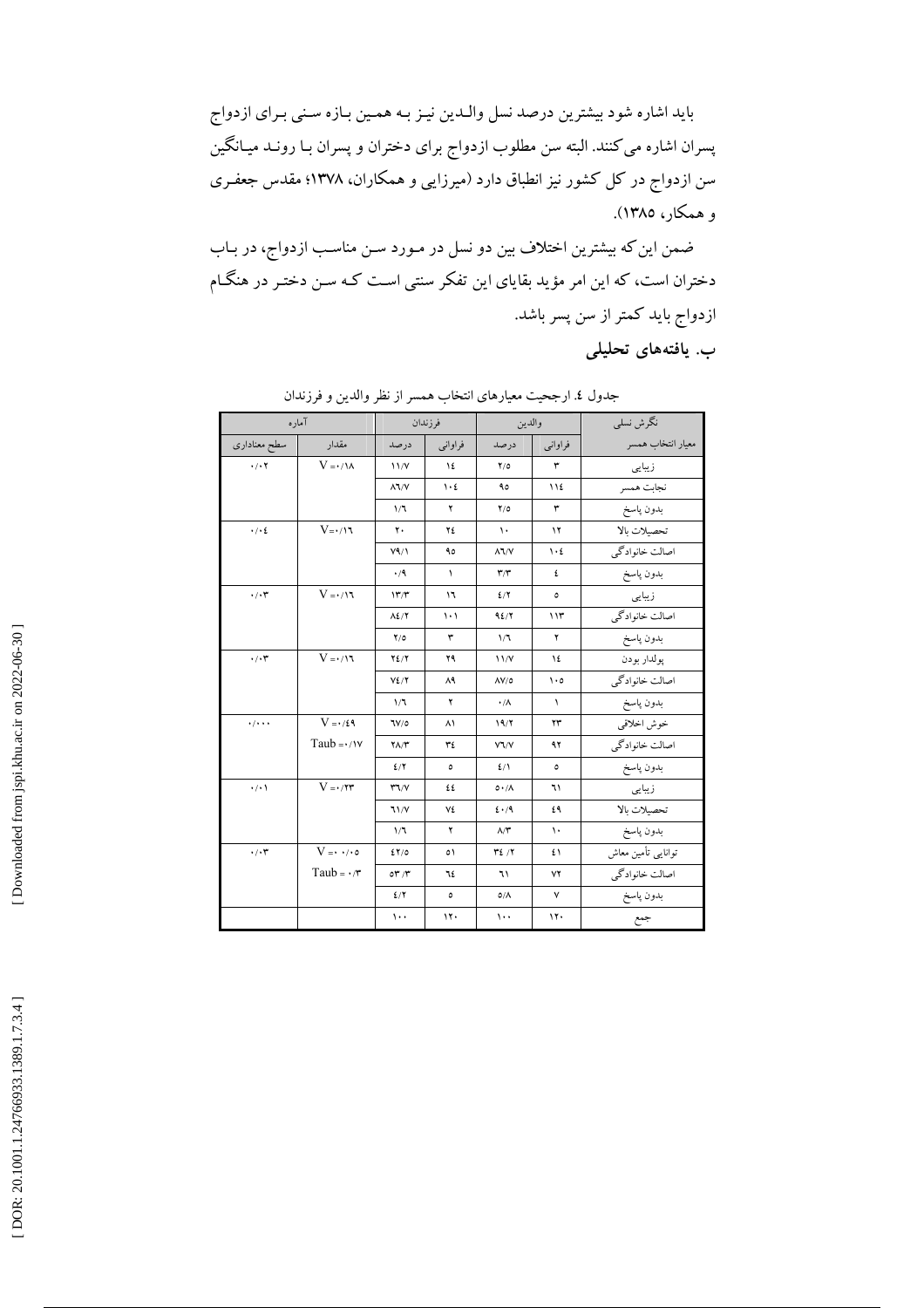همانگونه که سیمای کلی جدول شماره ٤ نشان می دهـد در بـاب ارجحیـت معیـار زیبایی یا نجابت همسر برای ازدواج، هم والدین (۹۵درصد) و هم فرزندان (۸٦/۷ درصد) بر ملاک نجابت در مقایسه با زیبایی تأکید کردهاند. امـا بـه نظـر مـی آیـد نسـل فرزندان كمتر از نسل والـدين بـر معيـار نجابـت در انتخـاب همسـر توجـه دارنـد. ايـن وضعیت با عنایت به مقدار آمارههای حاکم از تفاوت معنادار نظر نسل فرزندان بـا نسـل والدين است.

در مورد ارجحیت معیار تحصیلات بالا یا اصالت خانوادگی همسـر مقـادیر موجـود در جدول شماره ٤ نشان از آن دارد كه بیشترین درصد در هر دو نسل مربوط بـه معیـار اصالت خانوادگی است (نسل والدین ۸٦/۷ درصد و نسل فرزندان ۷۹/۱ درصد).

اما آنچه بیانگر تفاوت دو نسل با یکدیگر در زمینه معیار انتخاب همسـر اسـت آن است که بیش از دو برابر نسل والدین، نسل فرزندان بر معیار تحصیلات بالا در انتخاب همسر تأكيد مي كنند (٢٠ درصد نسل فرزندان در مقابل ١٠ درصـد نسـل والـدين). ايـن وضعت احتمالاً مربوط به نقش تحصلات بالا در زنیدگی و روابط اجتماعی جامعیه امروز براي نسل فرزندان است. آمارههاي مربوط نيز مؤيد تفاوت معنادار نظر والـدين و فرز ندان است.

در باب چگونگی ارجحیت معیار زیبایی یا اصالت خانوادگی نیز ارقام جدول یادشده گویای آن است که بیشترین درصد نسل والدین (۹٤/۲ درصد) و نسل فرزنـدان (۸٤/۲ درصد) در انتخاب همسر بر معیار اصالت خانوادگی همسر تأکیـد مـی کننـد. در حالی که نزدیک به ۱۳/۳ درصد از نسل فرزندان در مقابل ٤/٢ درصد نسـل والـدین بـه معیار زیبایی در انتخاب همسر توجه می کنند. این وضعیت با توجـه بـه مقـدار آمـارههـا حاکی از تفاوت معنادار نظر نسل فرزندان با نظر نسل والدین در زمینه معیارهای انتخاب همسر است.

در مورد ارجحیت معیار پولدار بودن یا اصالت خانوادگی در انتخـاب همسـر ارقـام جدول نشاندهنده آن است كه بيشترين درصد نسل والدين (٨٧/٥ درصد) و نسل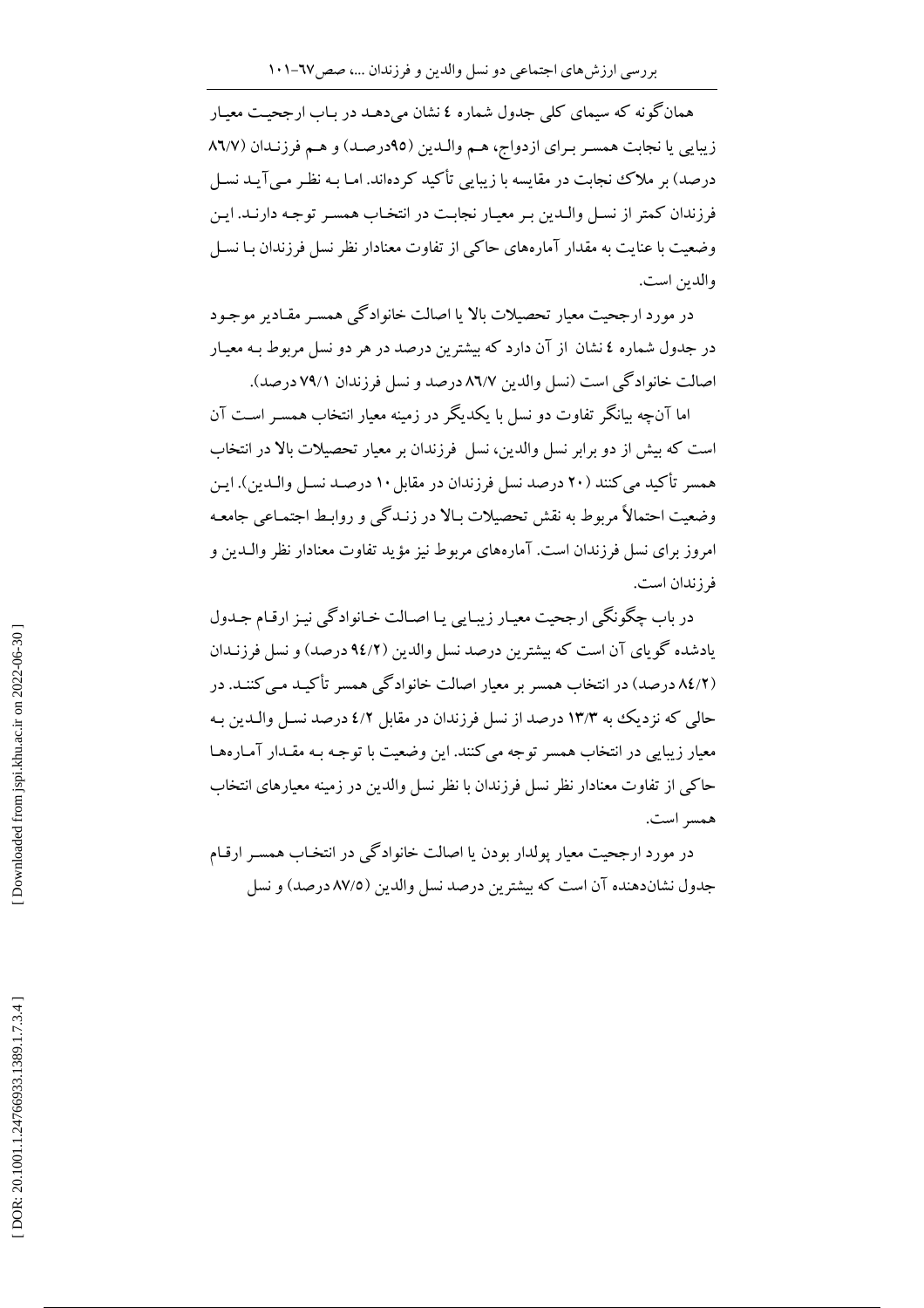فرزندان (٧٤/٢ درصد) بر معیار اصالت خانوادگی تأکید دارند. اما نکته جالب توجه آن است که نزدیک به دو برابر نسل والدین (۲٤/۲ درصد در مقابل ۱۱/۷ درصد)، نسل فرزندان بر معیار پولدار بـودن در انتخـاب همسـر انگشـت گذاشـتهانـد. مقـدار و سـطح معناداری آمارههای موجود نیز حاکمی از وجود تفاوت معنادار نظر نسل فرزندان بـا نظـر نسل والدين در اين باب است.

مقادیر مربوط به ارجحیت معیار خـوش اخلاقـی یـا اصـالت خـانوادگـی در انتخـاب همسر در جدول شـماره ٤ بيـانگر آن اسـت كـه بيشـترين درصـد نسـل والـدين (٧٦/٧ درصد) بر اصالت خانوادگی و بیشترین درصد نسـل فرزنـدان (٦٧/٥ درصـد) بـر معیـار خوش!خلاقی در انتخاب همسر تأکید کردهاند. این امر بیانگر تفـاوت بسـیار نظـر نسـل فرزندان با نظر نسل والدین است. مقادیر و سطح معنـاداری آمـارههـا نیـز مبـیّن تفـاوت معنادار نظر این دو نسل با یکدیگر است. به علاوه، در بـاب ارجحیـت معیـار زیبـایی یـا تحصیلات بالا در انتخاب همسر، مقادیر موجود در جدول نشان مـیدهـد کـه بیشـترین درصد نسل والدین بر معیار زیبایی (۵۰/۸ درصد) تأکید می کنند، در حالی که بیشترین درصد نسل فرزندان (٦١/٧ درصد) بـه معيـار تحصـيلات بـالا توجـه مـي كننـد. مقـدار آمارههای موجود در جدول مذکور بیانگر تفاوت معنادار نظر فرزندان بـا نسـل والــدین در باب معیارهای مذکور در انتخاب همسر است.

سرانجام مقادیر مربوط به ارجحیت ملاک توانایی تأمین معاش یا اصالت خانوادگی برای انتخاب همسر در جدول حاکمی از آن است که بیشترین درصـد نسـل والـدین ( ٦٠ درصد) بر ملاك اصالت خانوادگي همسر و بيشترين درصد نسل فرزنـدان (٤٢/٥ درصد) بر توانایی تأمین معاش همسر تأکید داشتهاند. مقـادیر و معنـاداری آمـارههـا نیـز حاکی از تفاوت معنادار نظر نسل والدین و فرزندان در این زمینه است.

در یک جمع بندی کلی نیز می توان گفت که در زمینه معیارهای انتخـاب همسـر در بین دو نسل فرزندان و والدین شاهد یک تحول بطئی و کند هستیم. بـدین ترتیب کـه اگرچه تفاوت قابل توجهی میان دو نسل ـ جز در دو زمینه یعنی تأکید بیشتر فرزندان بر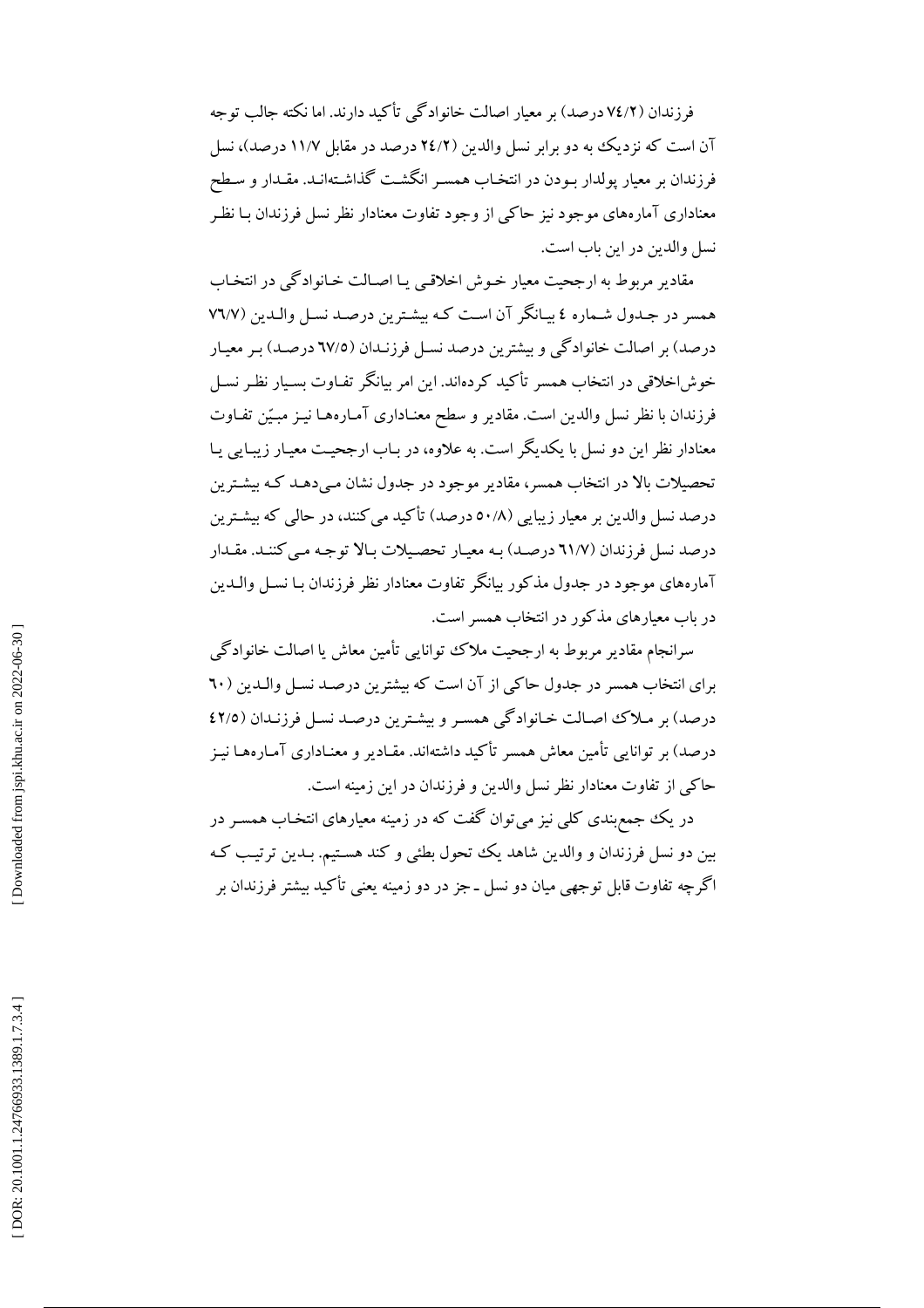خوش اخلاقي و تحصيلات بالاي همسر ـ وجود نـدارد، در بـاب معيـار اصـالت خانوادگی این تفاوت نظر کمتر است. شاید این وضعیت انعکاسی از شرایط اجتمـاعی، دسترسی و برخورداری بیشتر نسل فرزندان از تحصیلات و استفاده بیشتر آنها از وسایل ارتبـاط جمعـي جديـد مثـل اينترنـت، تلويزيـونهـاي مـاهوارهاي و شـرايط متفـاوت جامعه يذيري در مقايسه با نسل والدين باشد.

|                     | آماره                   |                    | والدين   |                        | فرزندان       |        | نگرش نسلبی      |
|---------------------|-------------------------|--------------------|----------|------------------------|---------------|--------|-----------------|
| سطح معنادارى        | مقدار                   | درصد               | فراوانبي | درصد                   | فراوانبي      |        | متغير           |
| $\cdot$ / $\cdot$   | $V = \cdot / \tau \tau$ | $V1/\Lambda$       | ۸٦       | $\Lambda$ o/ $\Lambda$ | $\mathcal{N}$ | موافق  | وجود معاشرت     |
|                     |                         |                    |          |                        |               |        | قبل از ازدواج   |
|                     |                         | $\Lambda/\Upsilon$ | ١٠       | 17/0                   | ١٥            | بى نظر |                 |
|                     |                         | ٢٠                 | ٢٤       | $\sqrt{V}$             | ۲             | مخالف  |                 |
| $\cdot$ / $\cdot$ 2 | $V = \cdot 77$          | $Y\setminus T$     | ۲٦       | $\Lambda/\Upsilon$     | ١٠            | موافق  | ازدواج با فاميل |
|                     |                         | ٢٠                 | ٢٤       | $Y \cdot / \Lambda$    | ۲٥            | بى نظر |                 |
|                     |                         | $0\Lambda/\xi$     | ٧٠       | $V \cdot / 9$          | ٨٥            | مخالف  |                 |
|                     |                         | ۱۰۰                | 17.      | ۱۰۰                    | ۱۲۰           |        | جمع             |

جدول ٥. دیدگاه والدین و فرزندان در باب معاشرت قبل از ازدواج و ازدواج با فامیل

همانگونه که ارقام موجود در جدول شماره ٥ نشان میدهد، بیشترین درصـد نسـل فرزندان (٨٥/٨ درصد) و نسل والدين (٧١/٨ درصد) موافق معاشرت دختر و پسـر قبـل از ازدواج هستند. اما نكته مهم بالاتر بودن درصـد بیشـتر نسـل والـدين (٢٠ درصـد) در مقایسه با نسل فرزندان (۱/۷ درصد) بـرای مخالفت بـا ً معاشـرت دختـر و پسـر قبـل از ازدواج است. مقادیر آمارههای موجود همراه با سطح معناداری این آمارهها نیز حـاکبی از تفاوت معنادار نظر نسل فرزندان با نسل والدين در اين زمينه است.

در باب ازدواج با فامیل نیز ارقام موجود در جدول حاکمی است بیشترین درصد نسل فرزندان (٧٠/٩ درصد) و نسل والـدين (٥٨/٤ درصـد) مخـالف ازدواج فـاميلي هسـتند. نكته قابل توجه ميزان بيشتر موافقت نسل والدين (٢١/٦ درصد) با ازدواج فاميلي در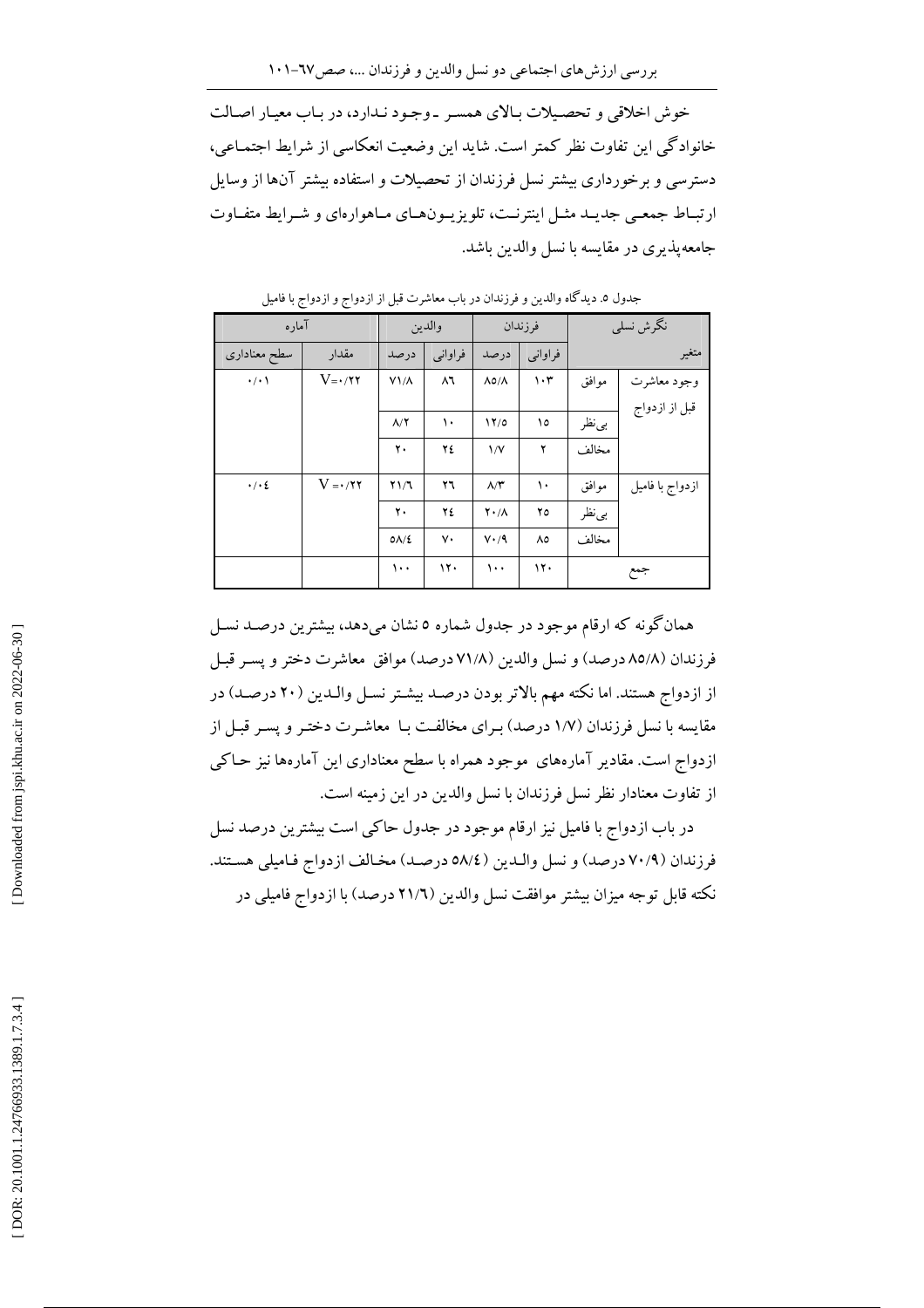مقابل موافقت نسل فرزندان (٨/٣ درصد) با ازدواج فاميلي است. مقـدار آمـارههـا و سطح معناداري نيز مؤيد تفاوت معنـادار نظـر نسـل فرزنـدان بـا نسـل والـدين در مقولـه ازدواج فاميلي است. ج. آزمون فرضیات براساس آزمون تبی مستقل

| سطح                       | مقدار      | اختلاف                   | انحراف                                 | ميانگين        | گروههای نسلبی | متغير            |
|---------------------------|------------|--------------------------|----------------------------------------|----------------|---------------|------------------|
| معنادار ی                 | تى         | ميانگين                  | معيار                                  |                |               |                  |
| $\cdot$ / $\cdot$ 0       | $V/\Omega$ | $-\mathbf{r}/\mathbf{0}$ | $\mathbf{r}/\cdot\mathbf{r}$           | 18/27          | فرزندان       | ارزشهاي اجتماعي  |
|                           |            |                          | $\mathbf{r}/\mathbf{r}\cdot\mathbf{r}$ | $Y \cdot / OV$ | والدين        | براي انتخاب همسر |
| $\cdot$ / $\cdot$ $\cdot$ | 0/97       | $-\mathbf{r}/\mathbf{v}$ | 1/10                                   | $\frac{9}{2}$  | فرزندان       | پایگاه اجتماعی ـ |
|                           |            |                          | 1/07                                   | V/T            | والدين        | اقتصادى          |
| $\cdot/\cdot\cdot$ Y      | V/O        | $-\mathbf{r}/\mathbf{r}$ | 2/VT                                   | 7317           | فرزندان       | میزان استفاده از |
|                           |            |                          | $\mathbf{r}/\mathbf{v}$                | 19/T7          | والدين        | رسانهها          |

جدول ٦. آزمون تبي مستقل براي آزمون فرضيات تحقيق

با توجه به ارقام موجود در جدول شماره ٦، می تـوان گفـت کـه مقـدار تـی مسـتقل (۷/۱۵) مربوط به ارزش،ای اجتماعی دو نسل مرتبط با معیارهای انتخاب همسر با سطح معناداری ۰/۰۵ حاکی از تفاوت معنادار ارزش های اجتماعی دو نسل در زمینه معیارهای انتخاب همسر است. بنابراین فرضیههای اصلی تحقیق تأیید شدهانـد. بـه عبـارت دیگـر، تفاوت ارزش های اجتماعی دو نسل در باب معیارهای انتخـاب همسـر از یـک سو، بـه عنوان يک واقعيت وجود دارد و از سوي ديگر، اين تفـاوت بـه ويژگـيهـاي تـاريخي، محیطی و شرایط اجتماعیشدن هر نسل مربوط میشود. هـمچنـین، مقـدار تـی مسـتقل مربوط به پایگاه اجتماعی و اقتصادی برابر ٥/٩٦ با سطح معناداری پـی = ٠/٠٠٠ حـاکی از تفاوت معنادار پایگاه اجتماعی و اقتصادی دو نسل فرزندان و والـدین اسـت کـه ایـن وضعیت نیز فرضیه فرعی شماره یک تحقیق را مورد تأیید قرار میدهد. از سوی دیگـر، میزان تبی مستقل مربوط به استفاده دو نسـل از رسـانههـا بـا مقـدار ۷/٥١ و بـا معنـاداری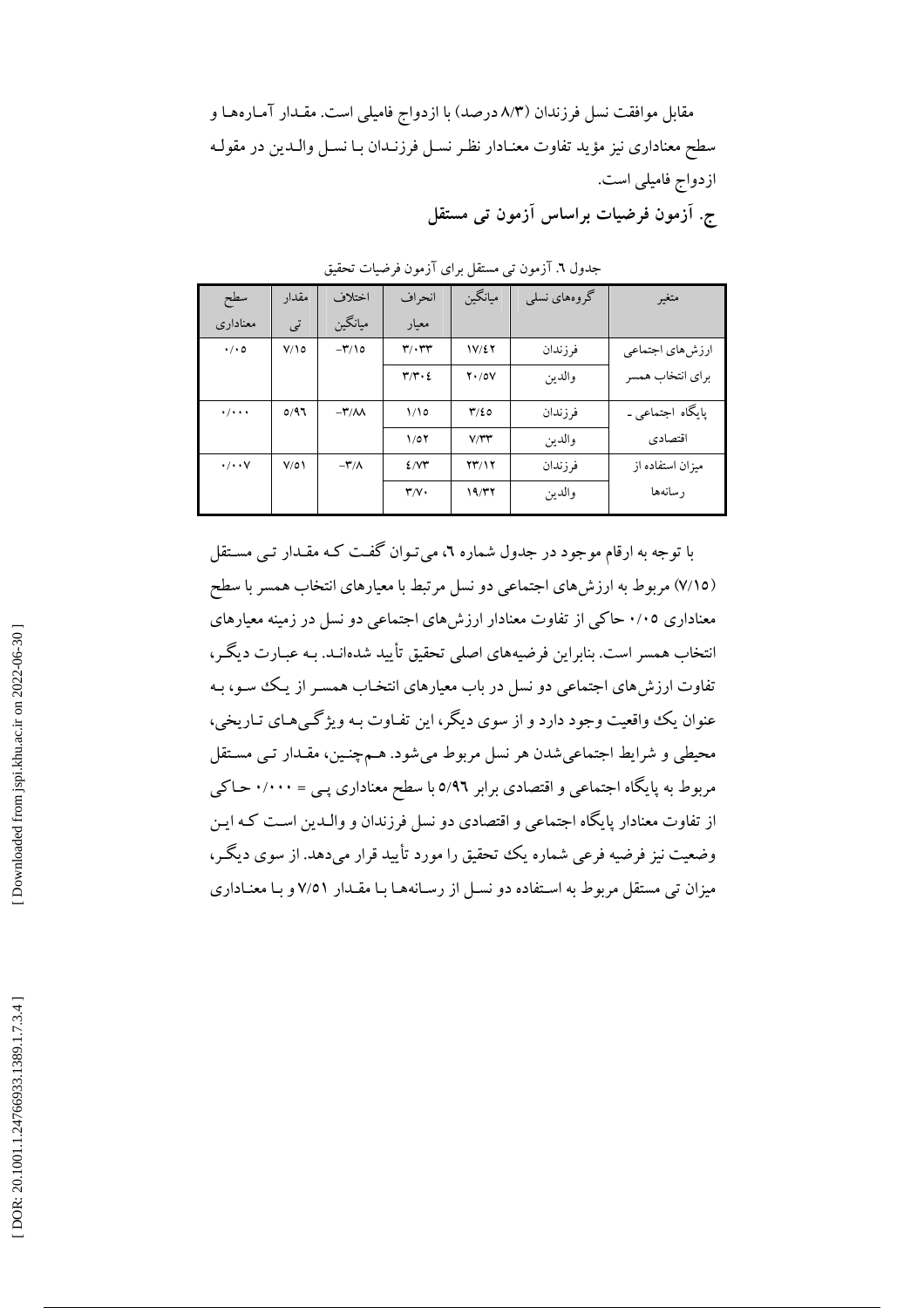۰/۰۰۷= پی حاکی از تفاوت معنادار میـانگین بهـر ممنـدی از رسـانههـا در پـین دو نسـل است. این امر، به مفهوم تأیید دومین فرضیه فرعی تحقیق است.

اهمیت دسترسی و میزان استفاده از رسانهها [بهویژه رسانههای دیداری ـ شنیداری و الكترونيكي از قبيل اينترنت مي تواند قابل توجـه باشـد. برخـي از محققـان معتقدنـد كـه میزان «قرار گرفتن افـراد در معـرض تلویزیـون» (یعنـی زمـانی کـه صـرف تماشـای آن می کنند) و یژگی زیربنایی و پایداری است و به لحاظ تأثیراتش پیر گیرایش هیا و رفتیار افراد، با برخی مشخصههای جمعیتشناختی نظیر سن و تحصیلات، قابل مقایسه است (گینر و دیگران، ۱۹۷۹). چنین باوری را می توان در مورد رفتارهای رسانهای دیگر نیـز بيان كړد (مك كوايل، ١٣٨٠: ٨٠).

بدین تر تیب، شاید بتوان گفت که با توجه به نقش نوسـاز و بـا اهمیـت رسـانههـا در تغییر و تحولات اجتماعی، بهویژه در حوزه تغییر ارزش های فردی و اجتماعی، از آنجا که نسل فرزندان در مقایسه با والدین براساس نتایج جدول شماره ۵، بیشتر از رسـانههـا استفاده می کنند، ارزش های اجتماعی شان در زمینه انتخاب همسر تحت تأثیر رسانهها، با والدين شان متفاوت است.

بحث و نتیجهگیری ارزشهای خانوادگی یکی از مهمترین عناصر فرهنگی هر جامعه است و اتفاقاً یکبی از ثابتترین روندهای تحولات ارزشی و رفتاری را در حوزه نهاد خـانواده شـاهد هسـتیم. این ارزش ها و رفتارها بسیار متنوع|ند و از تعلیم و تربیت فرزندان گرفتـه تـا هنجارهـای ازدواج، نومکانی، تعداد مطلوب فرزندان، نظام تصمیمگیری در خانواده و نگـرش۱عای جنسیتی را در برمی گیرند که البته عناصر مهـم ایـن ارزشهـا و رفتارهـا برحسـب نـوع جوامع کم یا زیاد میشود. در پـژوهش حاضـر، ارزشهـا و نگـرشهـای مـرتبط بـا معیارهای انتخاب همسر برای تشکیل خانواده از جمله سن مناسب ازدواج بـرای پسـر و دختر، ارجحیت زیبایی یا نجابت همسر، ارجحیت تحصیلات بالا یا اصالت خانوادگی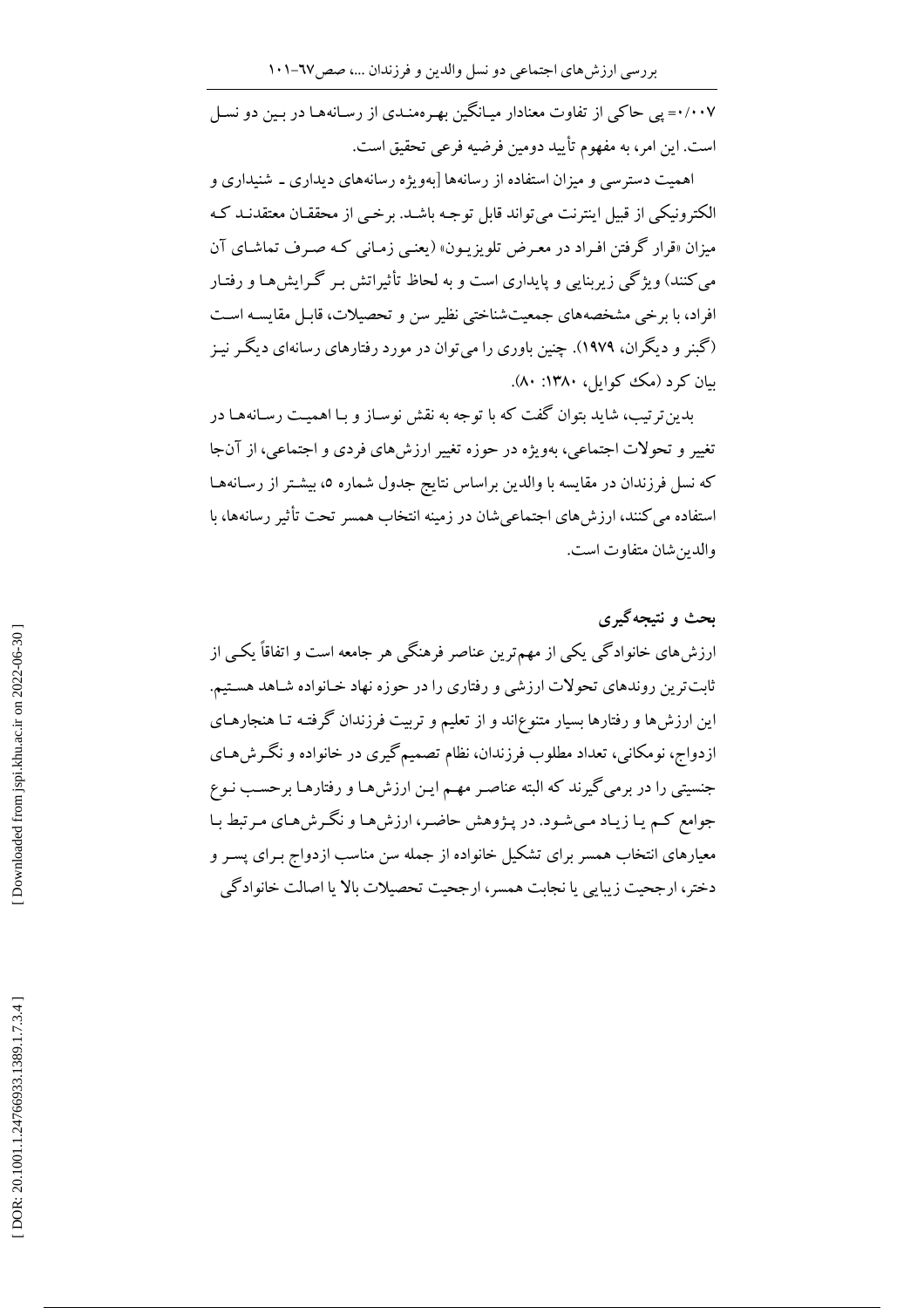همسر، ارجحیت زیبایی یا اصالت خانوادگی همسر، ثروت یا اصالت خانوادگی همسر، اخلاق خوش یا اصالت خانوادگی همسر، زیبایی یا تحصیلات بـالای همسـر، معاشـرت قبل از ازدواج دختر و پسر و ازدواج با فامیل از نظر دو گروه والـدین و فرزنـدان مـورد مطالعه قرار گرفته است.

یافتههای یژوهش نشان میٖدهند که در بـاب مـوارد یادشـده تفـاوت معنـاداری بـین نگرش والدین و فرزندان (جوانان) وجود دارد. گفتنـی اسـت نتـایج حاصـل از آزمـون مستقل برخي متغيرها همچون جنسيت ياسخگو يان در دوگروه از نمونه مورد مطالعه، يا پایگاه اجتماعی ۔اقتصادی آنها نشـان مے دهـد کـه تفـاوت معنـاداری بـین والـدین و فرزندان (جوانان) در زمینه ارزش ها و نگر ش هـا در بـاب معیارهـای اجتمـاعی انتخـاب همسر وجود ندارد.

این یافته، بهویژه در باب جنسیت پاسخ<sup>2</sup>گویان با یافتههای پژوهش «بررسی نگرش۵ا و رفتارهای اجتماعی و فرهنگی در ایران» از منوچهر محسـنی در سـال ١٣٧٤ مطابقـت دارد. اگرچه، برخي پژوهشها از وجود تفـاوتهـايي بـين دو جـنس و برخـي از عــدم تفاوت دو جنس به لحاظ نگرش ها و ارزش ها سخن گفتهاند (خلیفه، ۱۳۷۸: ۳۶).

بسیاری از تحقیقات، برخلاف پژوهش حاضر، در مورد ارزش های اجتماعی به این نتيجه رسيدهاند كه بين جوانان برخاسته از طبقـات اجتمـاعي \_اقتصـادي بـالا و متوسـط تفاوت معناداري وجود ندارد. اما، جوانان متعلق به طبقات اجتماعي ـ اقتصادي پـايين بـا همگنانشان در طبقه بالا تفاوت معناداری دارند (ملکی، ۱۳۷۵). محسنی نیـز در تحقیـق «بررسی آگاهیها، نگرشها و رفتارهای اجتماعی و فرهنگی در ایران» در سال ۱۳۷٤ به این نتیجه رسیده است که سواد و درآمد عامل مهمی در تفاوت ارزش هـا، نگـرش هـا و رفتارهای فرهنگی و اجتماعی ایرانیان است. بـه عـلاوه، یافتـههـای حاصـل از پیمـایش «ارزش ها و نگر ش های ایرانیان» موج دوم که توسط دفتر ملم وزارت فرهنگ و ارشـاد اسلامی انجام گرفته است، نشان می دهد که عامل تحصیلات نقش تعیین کننـدهای در کنار توسعه وسایل ارتباط جمعی و گسترش وسایل حمل و نقل و ارتباطات جادهای در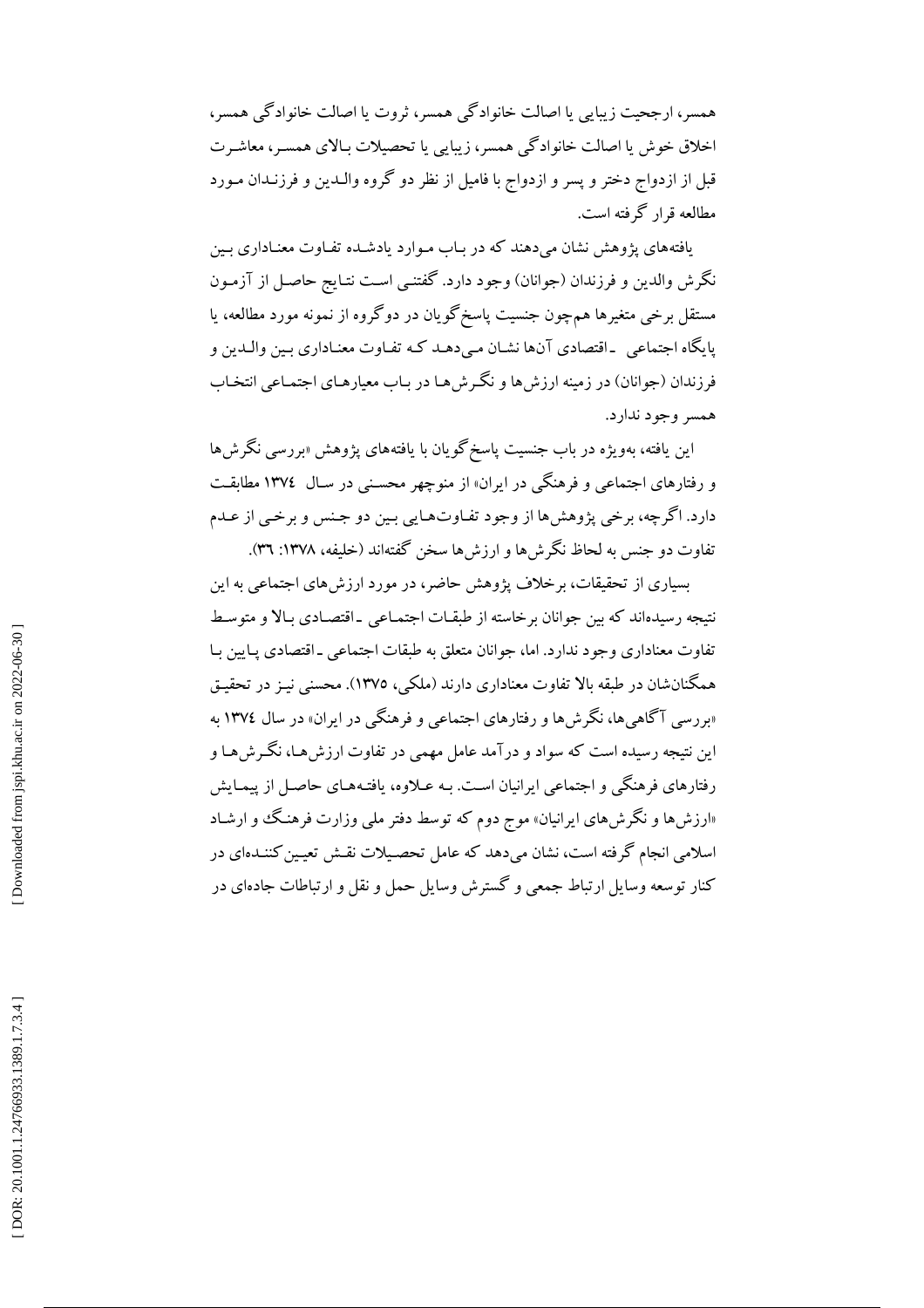تفاوت ارزش ها و نگرش های ایرانیـان داشـته اسـت. ضـمن ایـن کـه، افـزایش سـهم جمعیت جوان، تغییر ساختار خانواده و افزایش شهرنشینی نیـز در ایـن میـان بـر تغییـر و تفاوت ارزشها و نگرش،های افراد جامعه بهویژه جوانـان تـأثیر غیرقابـل انکـاری داشـته است. به عنوان مثال، افزایش نرخ باسوادی بزرگ سالان از ٥٧/١ درصد به ٧٤/٥ درصد در سالهای ۷۲–۱۳٦۷، افزایش نرخ ثبت نام دانشجویان در مراکز آموزش عـالی طـی سالهای ۷۲–۱۳٦۷ از ۱۸/۱۹ به ۱۸/۱۷ درصد، افزایش نرخ ثبت نام ناخالص در آموزش متوسطه طی سالهای یادشده از ٥٢/٧ درصد به ٧٧/٥ درصد، حاکی از افـزایش نـرخ و نسبت آموزش عالی در مقایسه با سایر مقاطع تحصیلی است (سازمان برنامـه و بودجـه و سازمان ملـل متحـد، ۱۳۷۸:۱۰۵-۱۰٦). افـزايش نـرخ آمـوزش هـاي فنـي و حرفـهاي و افزایش چشم گیر سرمایه گذاری بخش خصوصبی در زمینـه آمـوزش، نشـانگر تحـول شگرف جامعه ایرانی در زمینه آموزش است. سطح متفاوت بهـرهمنـدی نسـل جدیـد از آموزش این انتظار را ایجاد خواهد کرد که با سطح متفـاوتی از انتظـارات، ارزشهـا و الگوهای رفتاری روبهرو باشیم (غلامرضا کاشی و گودرزی، ۱۳۸٤).

براین اساس، می توان گفت همان گونه که اینگلهارت نیـز اشـاره کـرده اسـت رشـد سطوح توسعه اقتصادي، سطوح بالاتر آموزش و اشاعه رسانههاي جمعي منجر بـه تغييـر ارزش ها می شود. به علاوه، اینگلهارت و آبرامسون در تئوری تغییر ارزش بین نسل ها به افزایش سطح تحصیلات به عنوان یک عامل عمده در تغییرات اشاره می کننـد. افـزایش تحصیلات رسمی و تجارب شغلی به افراد کمک می کنـد اسـتعدادهای خـود را جهـت تصمیم گیری مستقل افزایش دهند (اینگلهارت و بیکر،۲۰۰۰). از سوی دیگـر، در بـاب رشد وسایل ارتباط جمعی در کشور، عـلاوه بـر امکـان دسترسـی بـه رسـانههـایی نظیـر ماهواره و ویدیو، ساعات تولید و پخش برنامه در شبکههای مختلف سـیمای جمهـوری اسلامی ایران نیز در سالهای ۱۳۶۸ تا ۱۳۷۲ بهطور متوسط سالانه ۲۲/۹ درصد افزایش یافته است. میزان تولید برنامه در صدای جمهوری اسلامی نیز به ٤٥٥٣٠ ساعت در سال ۱۳٦۸رسیده است. مطبوعات سالانه بهطور متوسط ۲۳/۸ درصد رشد داشتهاند. رشد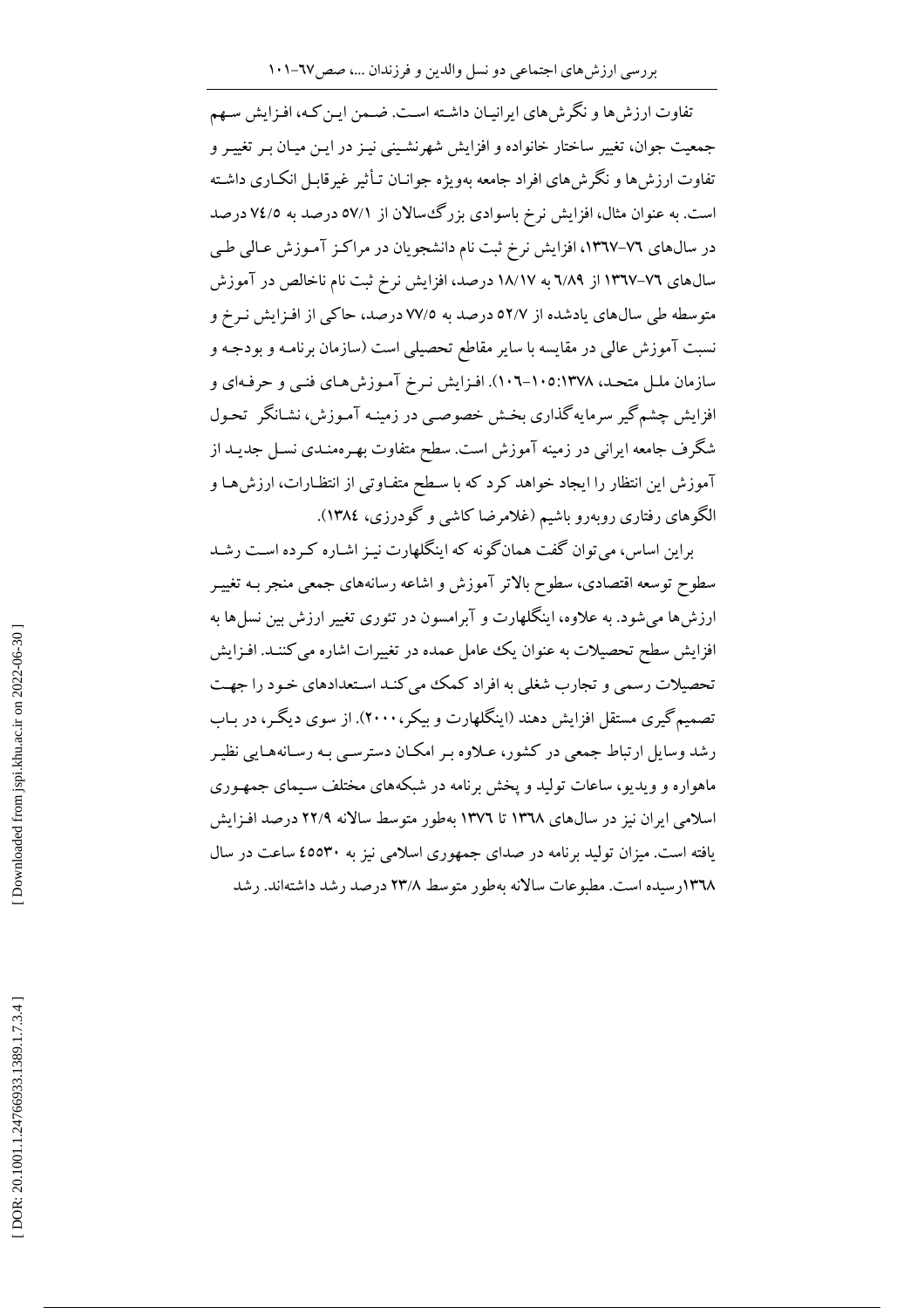انتشار کتاب و فیلم و از همه مهمتر گسترش دسترسی به اینترنت نشاندهندهٔ تحـول قابل توجه در گسترش وسایل ارتباط جمعی است (غلامرضا کاشبی، ببی تـا: ۳۳-۳٤). بدین ترتیب می توان گفت از آنجا که رسانهها اغلب جایگاه بروز تحول، چه در زمینـهٔ هنر و اشکال نمـادين آن، و چـه در زمينـهٔ مـدها، خلـق وخوهـا، شـيوههـاي زنـدگي و هنجارها در فرهنگ انـد، داوري هـاي ارزشـي و هنجـاري خـود را بـه صـورتي غيرقابـل تفکیک و مخلوط با بر نامههای سرگرم کننده بیان می کنند (مک کوایل،۱۳۸۲: ۲۲). لذا می توان گفت همانگونه که یافتههای تحقیق حاضر نیز نشان میدهد، فرزنـدان بـیش از والدین از رسانهها استفاده می کننـد و در نتیجـه بـر همـین اسـاس در مقایسـه بـا والـدین مدرنتر هستند. سرانجام، در یک جمع بندی کلی تفاوت ارزش ها و نگرش های والدین و فرزندان در باب معیارهای انتخاب همسر مؤید دیدگاه اینگلهبارت است. بـه عـلاوه، یافتههای تحقیق حاضر نشاندهنده آن است کـه فرزنـدان بـرخلاف والـدین در جامعـه مورد مطالعه، ارزش هـاي مـادي را در انتخـاب همسـر بـر ارزش هـاي فرامـادي تـرجيح می دهند. در نتیجه، برای جلوگیری از تبدیل شدن تفاوت نسلی به شکاف و تضاد نسلی در فرآیند جامعه پذیری فرزندان، نسل والـدین مـی تواننـد بـه گونـهای عمـل کننـد کـه ضمن حفظ تعلُّق به فرهنگ نسل خود، در فرهنگ ماورای نسل خود نیز سهیم شـوند و بدین ترتیب تفاوت نسلی خود را با نسل فرزندانشان (جوانان) به حداقل ممکن برسانند (بالس، ١٣٨٠: ٢٥-٢٧). سرانجام، مي توان گفت يافتههاي اين تحقيق نيز بيـانگر تفـاوت و نه شکاف نسلمی بین والدین و فرزندان در شهر هشتگرد است کـه مؤیـد یافتـه غالـب تحقيقات انجام گرفته و تا حـدي ديـدگاه ميـد و اينگلهـارت و نـاقض ديـدگاه بورديـو است.

منابع اسدي، علي و منوچهر محسني (١٣٥٦) گرايش *هاي فرهنگي و نگر ش هاي اجتماعي در ايبران*، تهران: یژوهشکده علوم ارتباطی و توسعه ایران.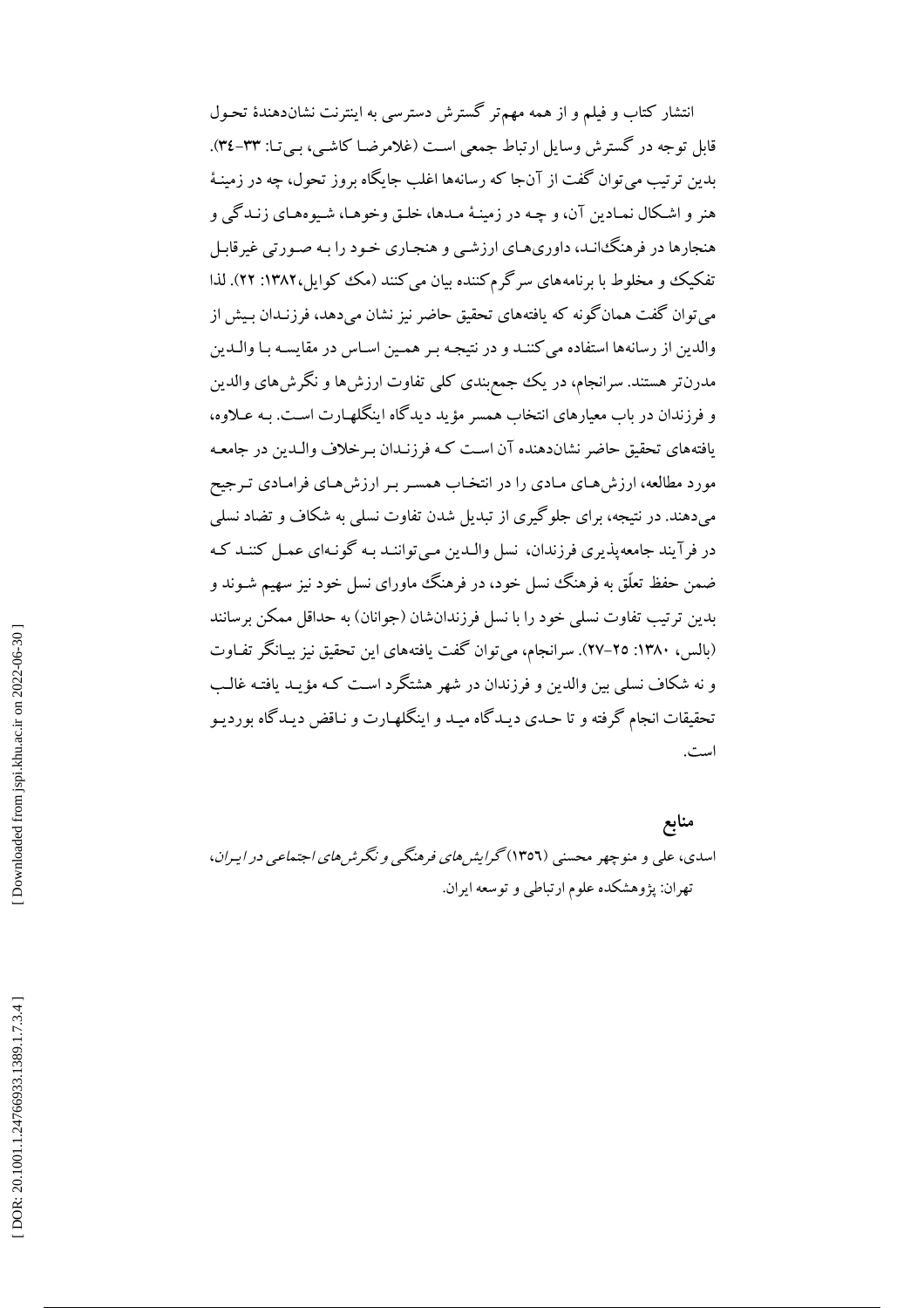| اینگلهارت، رونالد (۱۳۷۳) <i>تحول فرهنگی در جوامع پیشرفته صنعتی</i> ، ترجمه مریم وتر، تهـران:               |
|------------------------------------------------------------------------------------------------------------|
| کوير.                                                                                                      |
| اینگلهارت، رونالد (۱۳۸۲) «جهانی شدن و ارزشهای پست مدرن»، ترجمه ایرج فیضـی، <i>نامـه</i>                    |
| <i>پژوهش فرهنگی،</i> سال هفتم، شماره ۲، تابستان: ۸۲–۹۰.                                                    |
| بالس، کریستوفر (۱۳۸۰) «ذهنیت نسل <sub>یا</sub> »، ترجمه حسین پاینـده، <i>فصـلنامه ارغنـون</i> ، شـماره ۱۹، |
| زمستان: ١–٢٩.                                                                                              |
| تیموری، کاوه (۱۳۷۷) «بررسی نظام ارزشهای پسران و پدران و عوامـل مـؤثر بـر آن در شـهر                        |
| تهران»، پایاننامه کارشناسی ارشد جامعهشناسی دانشگاه علامه طباطبایی، تهران.                                  |
| توکل، محمد و مریم قاضینژاد (۱۳۸۵) «شکاف نسلی در رویکردهای کـلان جامعـهشـناختی:                             |
| بررسی و نقد رهیافتهای نسل تاریخی و تضاد با تأکید بر نظرات مانهایم و بوردیـو»، <i>نامـه</i>                 |
| <i>علوم اجتماعی</i> ، شماره پیاپی ۲۷: ۹۵-۱۲٤.                                                              |
| توکلی، مهناز (۱۳۸۰) «ارزشهای مذهبی دو نسـل دختـران و مـادران: شـکاف یـا پیوسـتگی»،                         |
| فص <i>لنامه تحقیقات فرهنگی</i> ، سال پنجم، شماره ۲۰ و ۲۱: ۹۷–۱۲۳.                                          |
| توکلی، مهناز (۱۳۷۸) بررسی نظام ارزش هـای دو نسـل: دختـران (نسـل انقـلاب) و مـادران در                      |
| تهران، پایـاننامـه کارشناسـي ارشـد جامعـهشناسـي دانشـگاه آزاد اسـلامي، واحـد علـوم و                       |
| تحقيقات.                                                                                                   |
| جلیلی، هادی (۱۳۷۷) <i>شکاف نسل ها، پیش و پس از انقلاب اسلامی</i> ، تهران: دبیرخانـه شـورای                 |
| فرهنگ عمومی، معاونت پژوهشی وزارت فرهنگ و ارشاد اسلامی.                                                     |
| جلیلونـد، شـیرین (۱۳۷٦) بررسـی و مقایسـه نگـرش مـادران و دختـران نسـبت بـه ارزش۵حای                        |
| اجتماعی، پایاننامه کارشناسی ارشد جامعهشناسی دانشگاه آزاد اسلامی، واحد مرکز.                                |
| چلببی، مسعود (۱۳۷۵) <i>جامعهشناسی نظم</i> ، تهران: نبی.                                                    |
| چلبی، مسعود (۱۳۸۳) <i>چهارچوب مفهومی پیمایش ارزش ها و نگرش های ایرانیان</i> ، تهران: دفتر                  |
| طرحهای ملی وزارت فرهنگ و ارشاد اسلامی.                                                                     |
| خلیفه، عبداللطیف محمد (۱۳۷۸) <i>بررسمی روانشناختی تحول ارزش هـا</i> ، ترجمـه سیدحسـین                      |
| سیدی، مشهد: آستان قدس رضوی.                                                                                |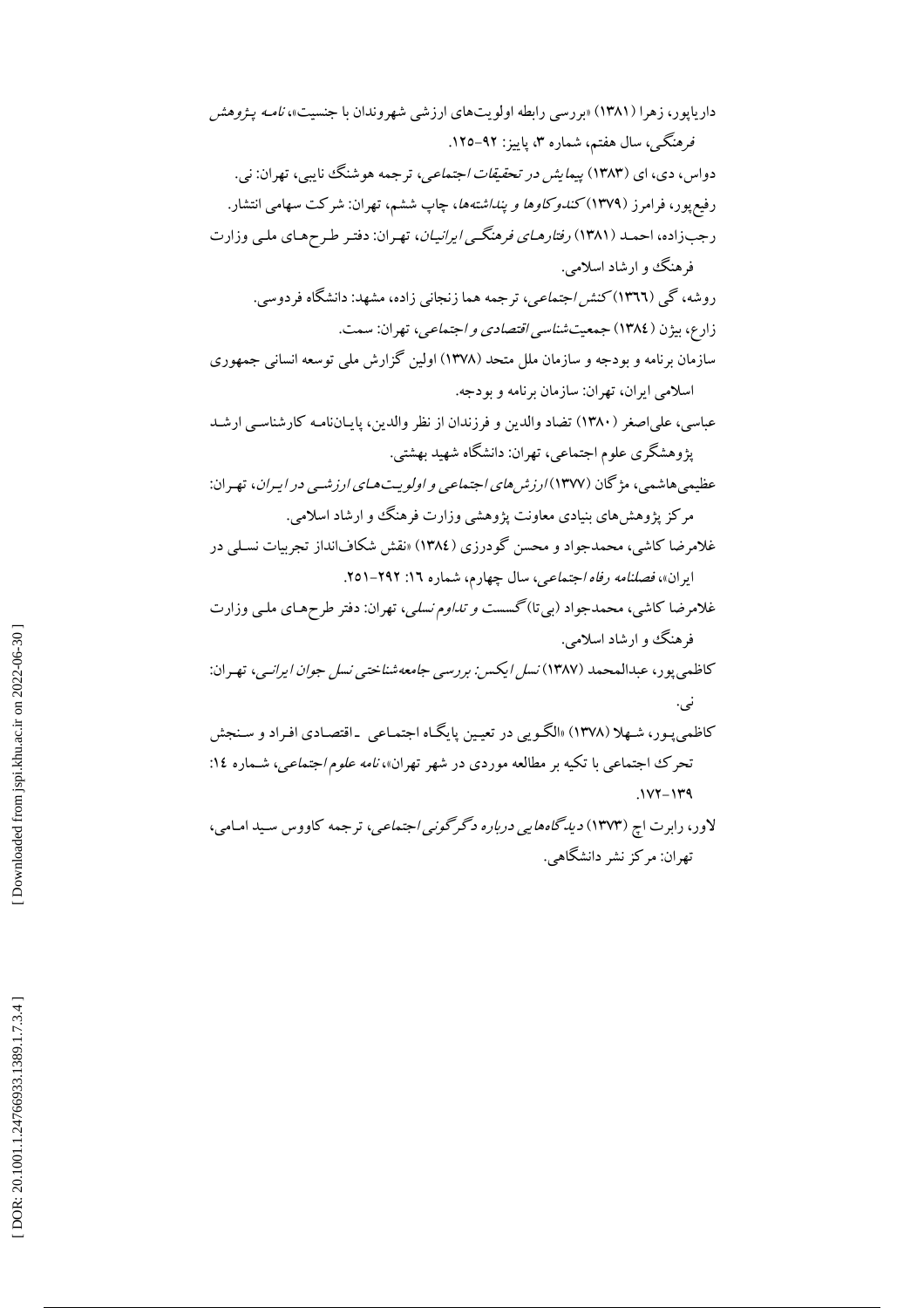Bell, D(1973) The Coming of Postindustrial Society, NewYork: Penguin.

- Borgatta, Edgar F & Mariel, Borgatta (1992) Encyclopedia of Sociology, New York: Macmillan Publishing Company.
- Bourdieu, Pierre (1984/2002) Questions de sociologie, les editions deminuit 7, Paris: Rue Bernard Palissy.
- Chirot, D(1986) Social Change in the Modern Era, Orlando: Harcourt Brace Jovanovich.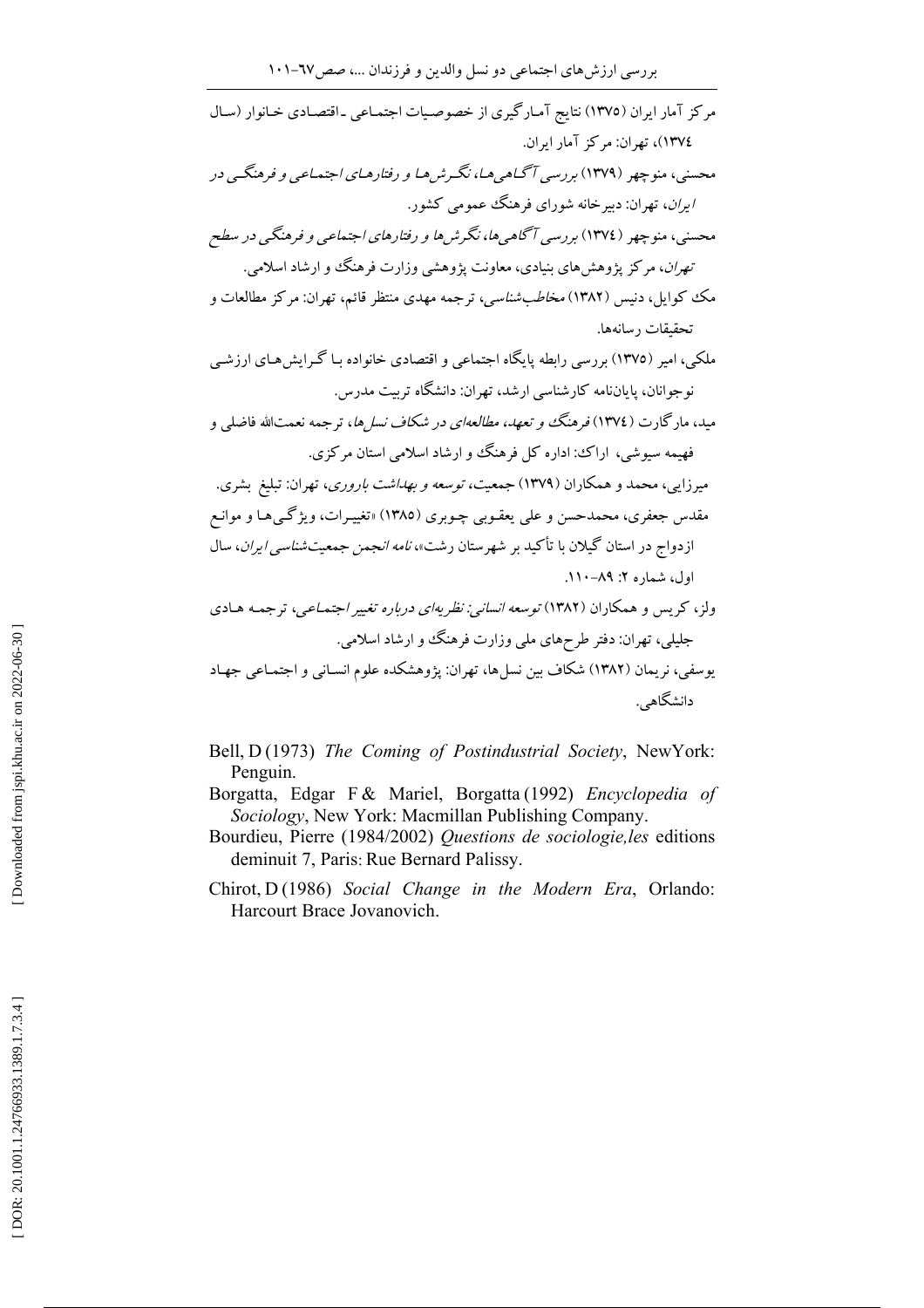- Coleman, J. S. (1988) "Social Capital and the Creation of Human Capital", American Journal of Sociology, 94 (supplement): 95-120
- Cilelie, Meral & Esion Tezer (1998) "Life and Value Orientations of Turkish University Students", Adolescence, 33: (129).
- Diepstraten, Isabelle & Peter Easter (1999) "Talking about My Generation, Ego and Alter Images of Generations in the Netherlands", Netherlands Journal of Social Sciences, 35 (2): 91-109.
- Estes, R. J. (1998) "Trends in Worlds in Social Development", Journal of Developing Societies, 14 (1): 11-38.
- Eckstein, H. S. (1988) "A Culturalist Theory of Political Change", American Political Science Review, 82 (4): 789-804.
- Feather, Nurman (1975) Value in Education and Society, New York: Free Press.
- Ferrari, More (2000) "Generations and Value Change Across Time", International Review of Sociology, 10: 223-233.
- Gerbner, G., L. Gross, M. Morgan, N. Signorielli, & M. Jackson-Beek (1979) "The Demonstration of Power: Violence Profile No. 10, Journal Of Communication, 29 (3): 177-196.
- Hughes, B. B. (1999) International Futures (3rd ed.), Boulder: West View Press.
- Inglehart, R. & Baker, W. E. (2000) "Modernization, Cultural Change and The Persistence of Traditional Values", American Sociological Review, 85 (February): 19-51.
- Lewis, W. A. (1955) The Theory of Economic Growth, Homewood: Richard D. Irvin.
- Moore, Melanie (1999) "Value Structures and Priorities of Three Generations of Japanese Americans", Sociological Spectrum, 19  $(1): 119-132.$
- Mukhi, H. R. (1995) Social Structure Change, Delhi: Surjeet Book Depot.

Perkin, H. (1996) The Third Revolution, London: Rutledge.

- Randall, V. & Theobald, R. (1998) Political Change and Underdevelopment, Durham: Duke University Press.
- Rokeach, Milton (1968) Belifes, Attitude and Values: A Theory of Organization and Change. Sanfransisco: Jossey Bass Publishers.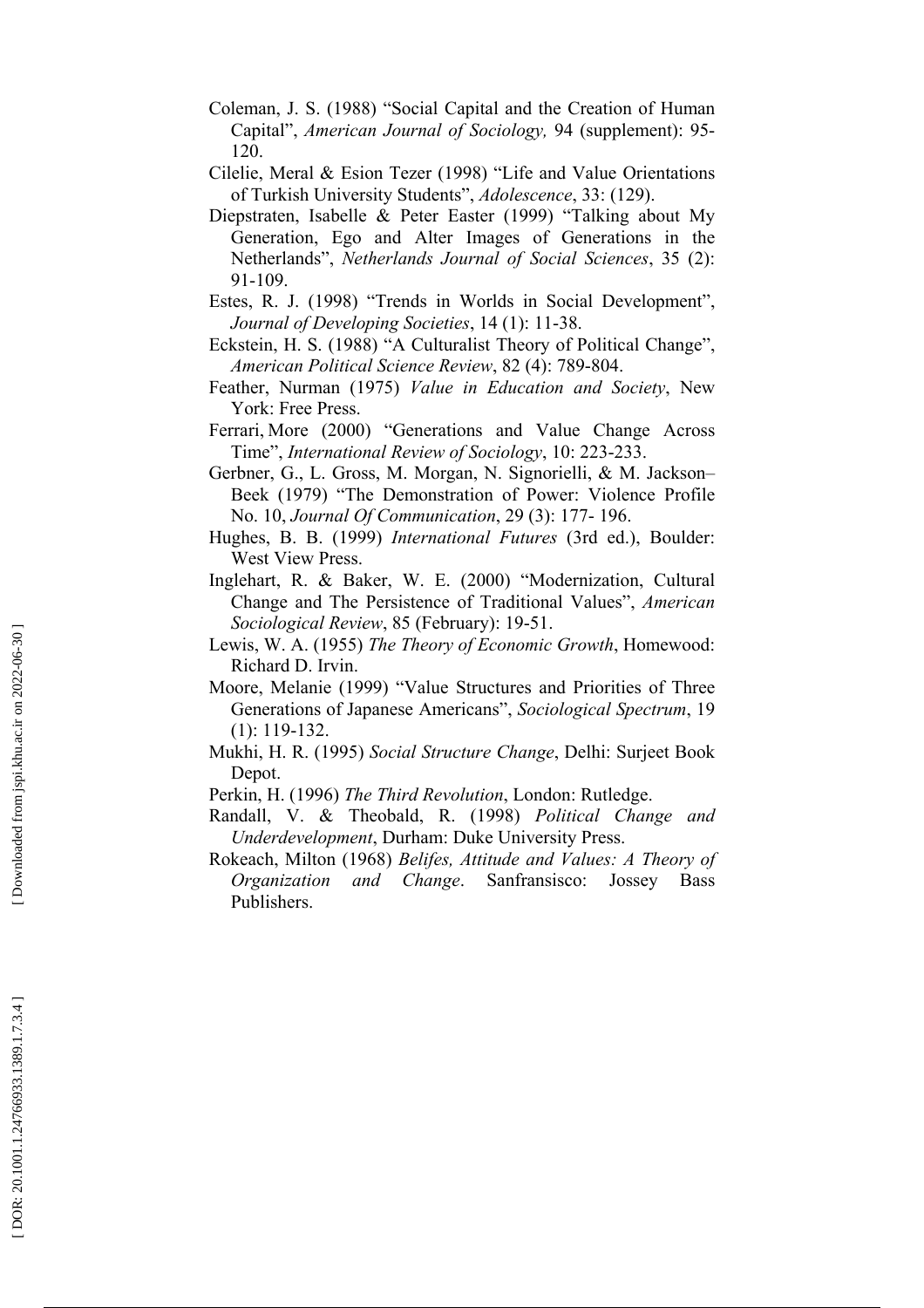- Rokeach, Milton (1973) The Nature of Human Values, New York: Free Press.
- Rempel, F. Warren (1965) The Role of Value in Karl Mannheim Sociology of Knowledge, London: Mouton & Co. Publishers.
- Schwartz. Shalom H & Etta Prince-Gibson (1998) "Value Priorities and Gender", Social Psychology Quarterly, 61 (1): 49-67.
- Turner, Bryan S (1998) "Aging Generations", British Journal of Sociology, 46 (2): 299-304.
- Weber, Max (1954) The Protestant Ethic and the Sprit of Capitalism, Boston: Allen and Unwin.
- Weber, Max (1996) "The Distribution of Power in the Political Community: Class, Status, Party, in John Scott (ed.), Class, Vol. *l*, London: Rutledge.